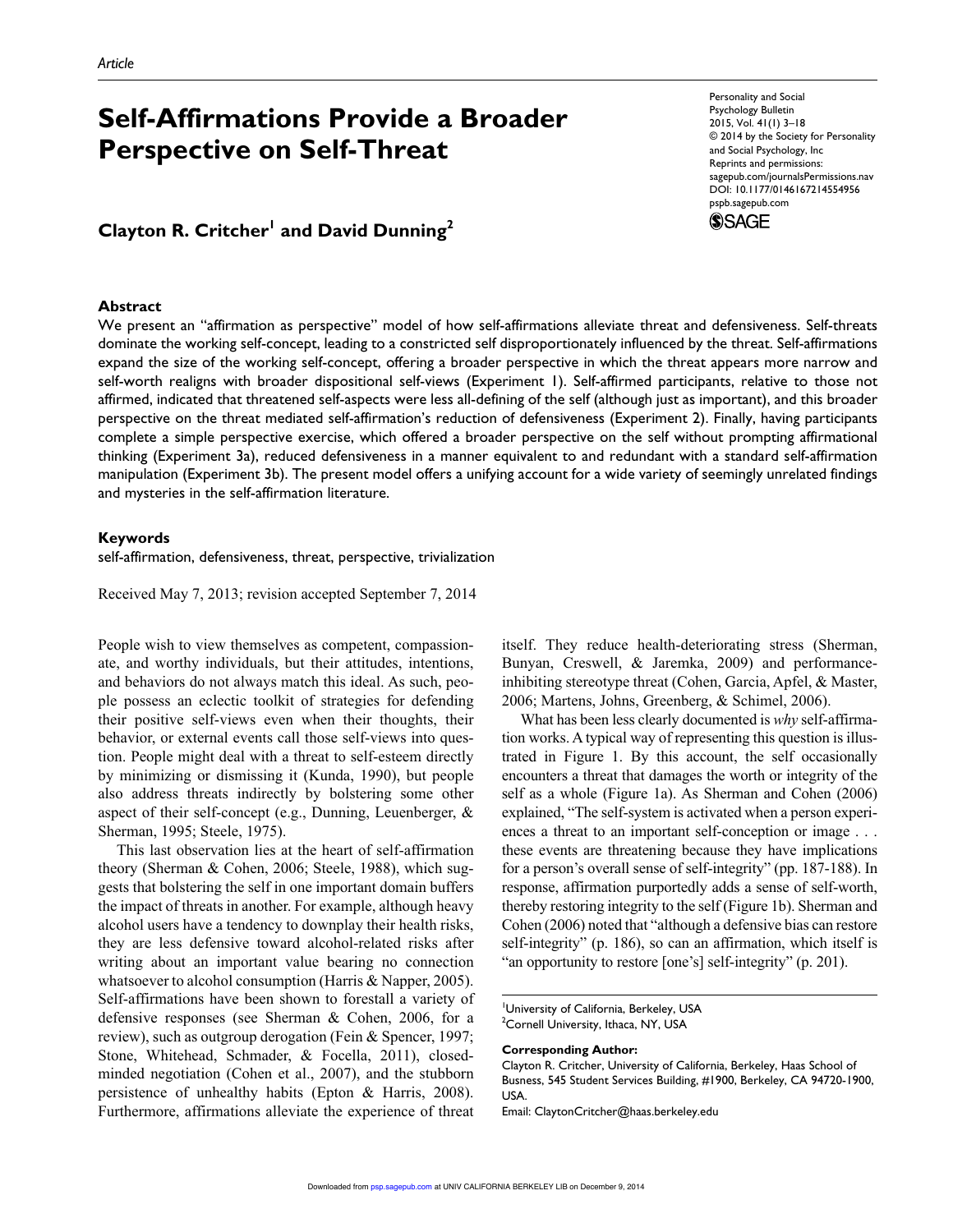$(a)$  $(b)$ Affirmation **The SELF** The SELF

**Figure 1.** A typical conceptualization of self-affirmations' effects: (a) A threat damages the integrity of the self, and (b) an affirmation heals the self. From this perspective, answering how self-affirmations restore self-integrity is a question of what key "booster" it is that affirmations provide "The Self."

As such, affirmation is portrayed as an "integrity" booster shot, raising a person's sense that he or she is a coherent, moral, and adequate individual. In describing why threat would inspire either defensiveness or a need to self-affirm, Sherman and Hartson (2011) noted, "When the goal of global self-integrity maintenance is threatened, people seek means of re-affirming their self-integrity" (p. 130). From this conception, it is natural to ask what active ingredient this booster shot contains that augments integrity and thus eliminates defensiveness. The challenge then is to identify what selfaffirmations add to the self that then mediates the reduction in defensiveness. Despite some scattered meditational support, no such *consistent* mediator has been identified (see Crocker, Niiya, & Mischkowski, 2008; Sherman & Cohen, 2006).

We suggest that this typical way of approaching self-affirmation research, although plausible, may be misleading in three ways. First, it inappropriately treats the self as a singular or invariant construct. Second, the question focuses narrowly on what affirmation does, rather than on what the threat does that self-affirmation interrupts. Third, a problem emerges when the question of how self-affirmations work is reduced to the question of what mediates the link between self-affirmation and defensiveness. As an example, Taylor and Walton (2011) found that self-affirmation reduces the performance-debilitating impact of stereotype threat and that this effect was mediated through stereotype suppression. However, it would be improper to conclude that self-affirmations reduced threat by reducing stereotype suppression (and the authors did not draw such a conclusion). Instead, the purported mediator may tell more about what explains a threatdefensiveness response (in this case, that stereotype suppression led to stereotype-threat-induced performance decrements) instead of how that threat response is eliminated by self-affirmation.

Given this, we suggest that understanding the impact of self-affirmation requires a more diverse approach than merely searching for a consistent mediator. Instead, any such

empirical approach should help elucidate how affirmations undo self-threat. This approach places the focus on what threat does and how affirmation may undo it.

## **Affirmations Provide Perspective**

We propose that self-affirmation acts as a buffer against threat because both self-affirmations and threats, alike, alter the very nature of the "self" being threatened. Like many before us, we posit that the representations and identities that compose one's self-concept in consciousness vary from moment to moment (Figure 2a). These salient contents compose the working self-concept (Markus & Wurf, 1987). In the face of failure or threat, the damaged identity may dominate one's working self-concept, flooding it with negative cognitions and emotions that implicate one's sense of selfworth (e.g., Koole, Smeets, van Knippenberg, & Dijksterhuis, 1999). In essence, the contents of the working self-concept are narrowed (Figure 2b), leading the threatened domain to loom large. Because of this, feelings and beliefs attached to this specific self-facet are disproportionately weighted in one's momentary (threatened) self-evaluation.

We suggest that affirmations blunt the impact of the threat because they expand the contents of the working self-concept—thus narrowing the scope of any threat (Figure 2c). This broadened perspective reminds people that the threatened domain is not *all* that defines the self, and so it mitigates the evaluative implications that a threat to any single identity has on perceptions of the self as a whole. The threat becomes not about *the self* but only about one narrowed aspect of the self. As a result, ego repair is less necessary.

Our approach shares similarities with logic relied upon in the self-complexity literature, which has studied why some people, *dispositionally*, weather threats better than do others (Linville, 1985, 1987). Specifically, research on self-complexity suggests that selves differ in terms of how many identities they have and how differentiated those identities are. Because threat will implicate a larger portion of the overall self of low-complex (vs. high-complex) individuals, such people show decreased mood (Linville, 1985; Niedenthal, Setterlund, & Wherry, 1992) and defensiveness (Dixon & Baumeister, 1991) in the face of negative feedback or threat.

We propose that under threat, the constricted nature of the working self-concept means it takes on a property of lowcomplex selves—the threat now implicates a larger portion of the (active) self-concept. As a result, threats loom subjectively larger and the negativity associated with that identity is an evaluation that dominates one's sense of self. With fewer other identities active to help dampen the evaluative impact of the threat, the stage is set for depressed self-integrity and defensiveness.

Although the idea that self-affirmation "expands" or offers perspective on the self—and, thus, makes any threat seem more narrow—has not been studied explicitly, work by Simon, Greenberg, and Brehm (1995, Study 3) indirectly

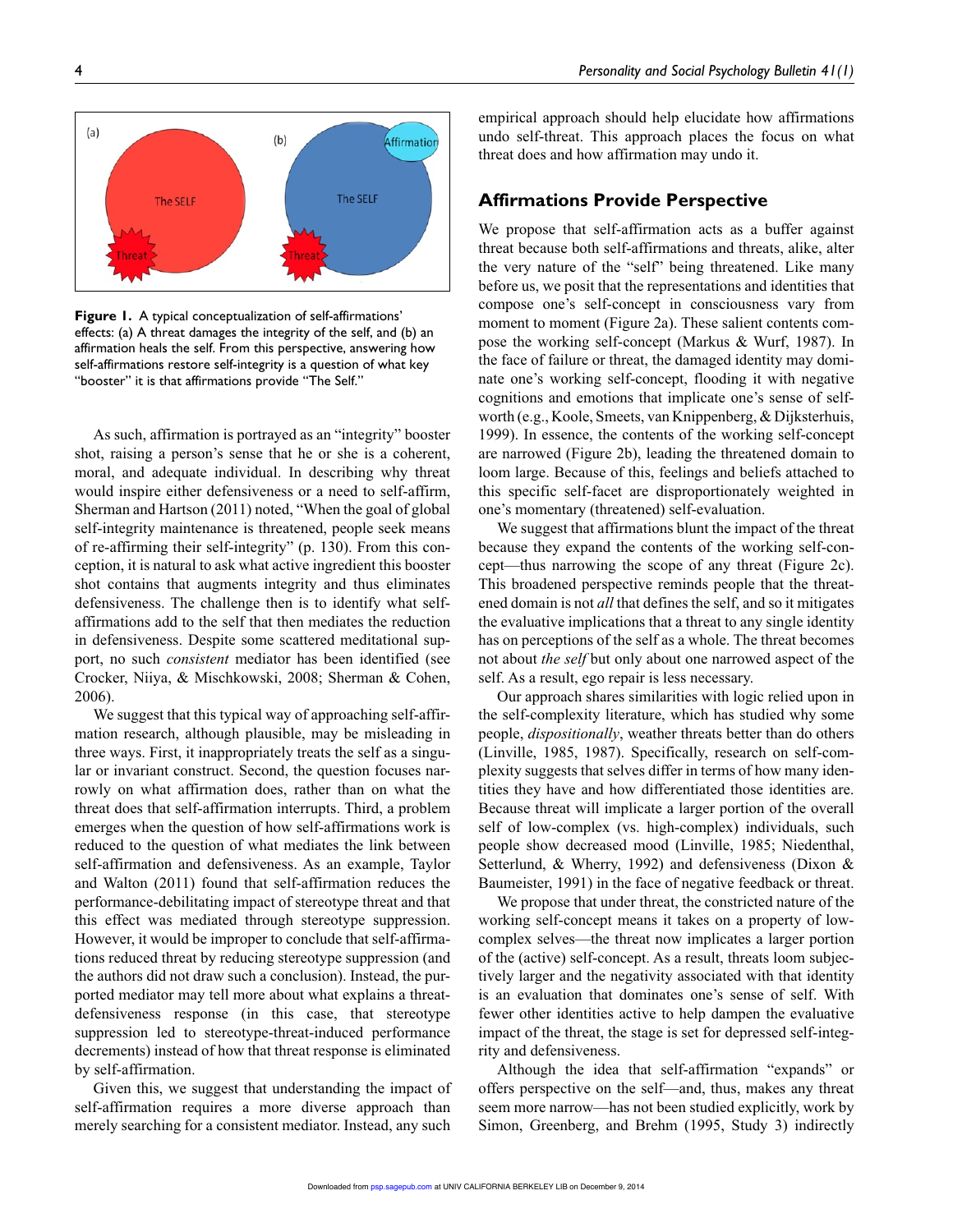

**Figure 2.** How threat and affirmation unfold according to the affirmation as perspective model.

*Note*. The model (a) recognizes that at any given time, only a subset of one's self—one's *working self-concept*—is accessible. (b) When threatened, the working self-concept constricts and ruminates on the threatened identity. As such, one's sense of self-worth is narrowly tied to the threatened domain, which dominates one's self-definition. (c) An affirmation broadens the working self-concept, thereby providing perspective on the threat, which should no longer loom as large in the self-concept or dominate one's feelings of self-worth.

suggests that affirmations may offer perspective by rendering threats a narrower part of oneself. They tested whether self-affirmations led to the trivialization of threat. Unexpectedly, their four trivialization items loaded on two distinct factors. Only one of those factors—reflected by a single item—was influenced by self-affirmation. Affirmed participants indicated that "in the grand scheme of things," the threatening behavior they had just engaged in was not all that significant. In our view, this item may not so much have assessed trivialization as an expanded perspective on the threat. The item asked not simply about the importance of the act itself but also about its relative significance in the context of the broader self. The items in the second, orthogonal factor (unaffected by self-affirmation) focused directly on the importance of threat or the threatened domain.

Although our perspective account has not been previously articulated or directly tested, there are several additional programs of research that make our reasoning plausible. First, evidence suggests that threat *constricts* attention and thought to focus on the source of threat. For example, dot probe paradigms have shown that attention is immediately drawn to a threatening picture over a neutral one (Mogg & Bradley, 1999). Although these findings were initially offered as evidence of attention capture by threatening stimuli (e.g., Mathews, Mackintosh, & Fulcher,

1997), more refined techniques showed that these effects are due to the difficulty of disengaging from threatening information rather than attention capture (Koster, Crombez, Verschuere, & De Houwer, 2004). Note that the difficulty of disengagement—applied to threats detected in one's self instead of one's world—is most consistent with our account. Threatened aspects of the self may engulf one's self-perception and keep it engulfed due to a difficulty of disengaging from the threat.

That a threatened identity may dominate the working selfconcept until an outside intervention assists with disengagement was demonstrated in a recent investigation of stereotype threat. Rydell, McConnell, and Beilock (2009) gave women a task on which they feared they might confirm the cultural stereotype that women are bad at math. In this circumstance, their (threatened) female identity loomed large in their working self-concepts. However, when reminded of their identity as a college student—an identity associated with competence at math—the salience of their gender identity faded. That is, a threatened identity loomed large in the self-concept until another, positive identity was presented.

Although using similar language, recent research by Wakslak and Trope (2009) has a different take on self-affirmation. They emphasize that because self-affirmations focus people on abstract qualities of the self, people are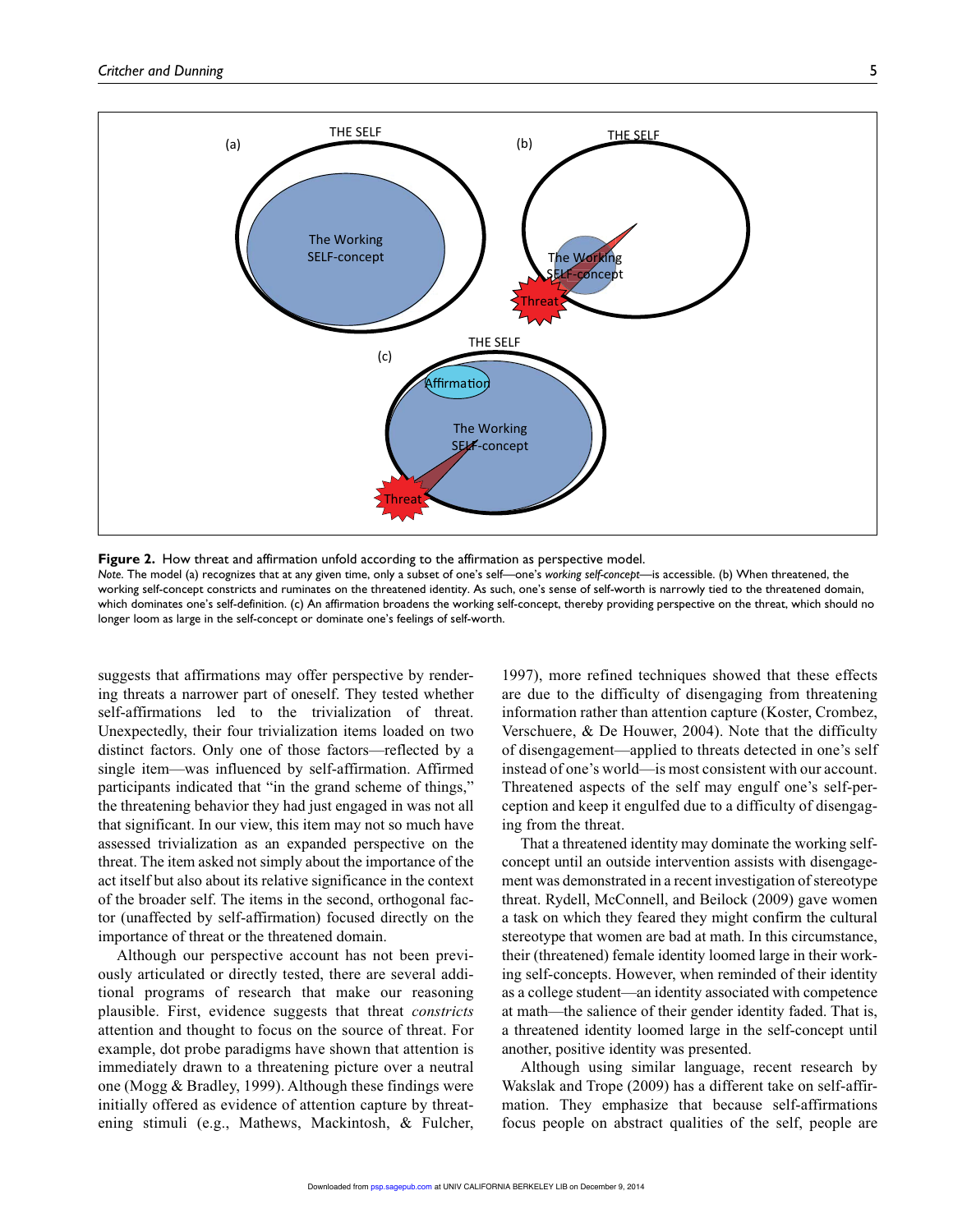procedurally primed to view all stimuli in more abstract terms. Thus, even though they note that affirmations can help one "focus on the big picture" (p. 927), their procedural priming account would predict that affirmations lead people to see all stimuli, including threats, in more abstract terms. It is worth noting that even though our accounts discuss different consequences of self-affirmation, the two lines of research have very different aims, so they are not in competition.

## **Overview of the Present Experiments**

We present four studies that, in combination, test whether self-affirmations enhance perspective on the self, and whether this perspective-granting property explains how self-affirmations reduce threat and defensiveness. Experiment 1 tested whether self-affirmations counteract threat by providing a broader perspective on the self. If people's momentary sense of self-worth is determined by what identities are active in one's working self-concept, and if threats constrict the working self-concept, then momentary feelings of selfworth during threat should be narrowly tethered to feelings about the threatened domain, and thus depressed (see Figure 2b). However, if affirmations buffer threat by expanding the self, then threatened participants' feelings of self-worth should remain high and align instead with one's more global, dispositional self-evaluations (see Figure 2c).

Experiment 2 tested whether self-affirmation changed participants' phenomenological sense of perspective: We hypothesized that affirmed participants (compared with the non-affirmed) would see the threat as just one part of a larger self, and thus not something that posed a broader threat. Crucially, we note (and test) that this narrowing of the scope is different from *trivializing* that aspect of self—that is, merely seeing it as less important (Correll, Spencer, & Zanna, 2004; Koole et al., 1999). Furthermore, we expected that perspective (but not trivialization) would mediate the effect of self-affirmation on defensiveness reduction.

Finally, we developed a new perspective exercise that retained some aspects of a standard self-affirmation (i.e., the ability to offer perspective), but that eliminated other aspects (the instigation of affirmational thinking, the writing task, the selective focus on an important identity). After validating this new manipulation (Experiment 3a), we tested whether it reduced defensiveness in a manner that is equivalent to (and redundant with) a standard self-affirmation intervention (Experiment 3b).

For each study, we did not determine a specific sample size in advance, but instead collected data until a stopping point naturally associated with the academic calendar (Fall Break, Thanksgiving Break, Spring Break, or the end of the semester) or, in one instance, the due date for the revision of this manuscript. These stopping dates permitted us to achieve good statistical power through reasonably large sample sizes. Across our five studies (pilot study, Experiments 1-3b), we

averaged 68.6 participants per condition, or 67.8 per condition after exclusions (described below).

## **Pilot Study**

In presenting our hypotheses, we have assumed that when threatened identities are salient in the working self-concept, people experience threat, feel their self-worth is tied to this salient identity, and even have a phenomenological sense of diminished perspective. Before turning to a direct examination of self-affirmation, we conducted a pilot study to test whether the accessibility of a threatened identity in the working selfconcept has these properties. If so, it would provide a reasonable foundation from which our main experiments could build.

We showed 108 undergraduates at the University of California, Berkeley, a video that described an actually fictitious medical condition (TAA deficiency) that supposedly afflicted 20% of the population. Following the video, participants completed a "TAA Deficiency Lifestyle Questionnaire" that included 25 questions. Finally, participants were told that they could learn their personalized risk assessment for TAA Deficiency at the study's end. Howell and Shepperd (2012) used this procedure to successfully induce threat. We hypothesized that the salience of the threatened (health) identity in the working self-concept would predict greater threat and reduced perspective.

First, we measured the degree to which participants' health identity was active using a single-category Implicit Association Test (IAT; Karpinski & Steinman, 2006). This permitted us to compare how easily participants associated words related to the self (*I, I'm me, mine, my, myself, self*) to words related to health (*diagnosis, diet, exercise, health, wellness*), or a comparison category relevant to all of our participants, being a student (*academics, grades, pupil, school, student*).

We then collected our measures of threat and perspective. We assessed self-threat using another single-category IAT. This assessed the ease of associating words related to the self with words related to threat (*afraid, distressed, nervous, scared, uneasy*) versus security (*confident, determined, good, proud, strong*). Next, we measured *perspective* by having participants rate from 1 (*not at all*) to 9 (*very much so*), "If I learned I had TAA Deficiency, this deficiency would be specific enough that other aspects of myself would make up for it." We expected the accessibility of the threatened identity in the self to negatively relate to this self-reported *perspective*, but be unrelated to a measure of *trivialization* ("It is not that important to me whether I have TAA deficiency."). Finally, we had participants imagine both that they learned that they *did* have TAA Deficiency, and also to imagine that they *did not* have TAA Deficiency. Participants forecasted how they would feel with 16 measures—8 assessing positive feelings of self-worth (e.g., pleased with self) and 8 items from the Positive and Negative Affect Schedule (PANAS; for example, scared; Watson, Clark, & Tellegen, 1988). We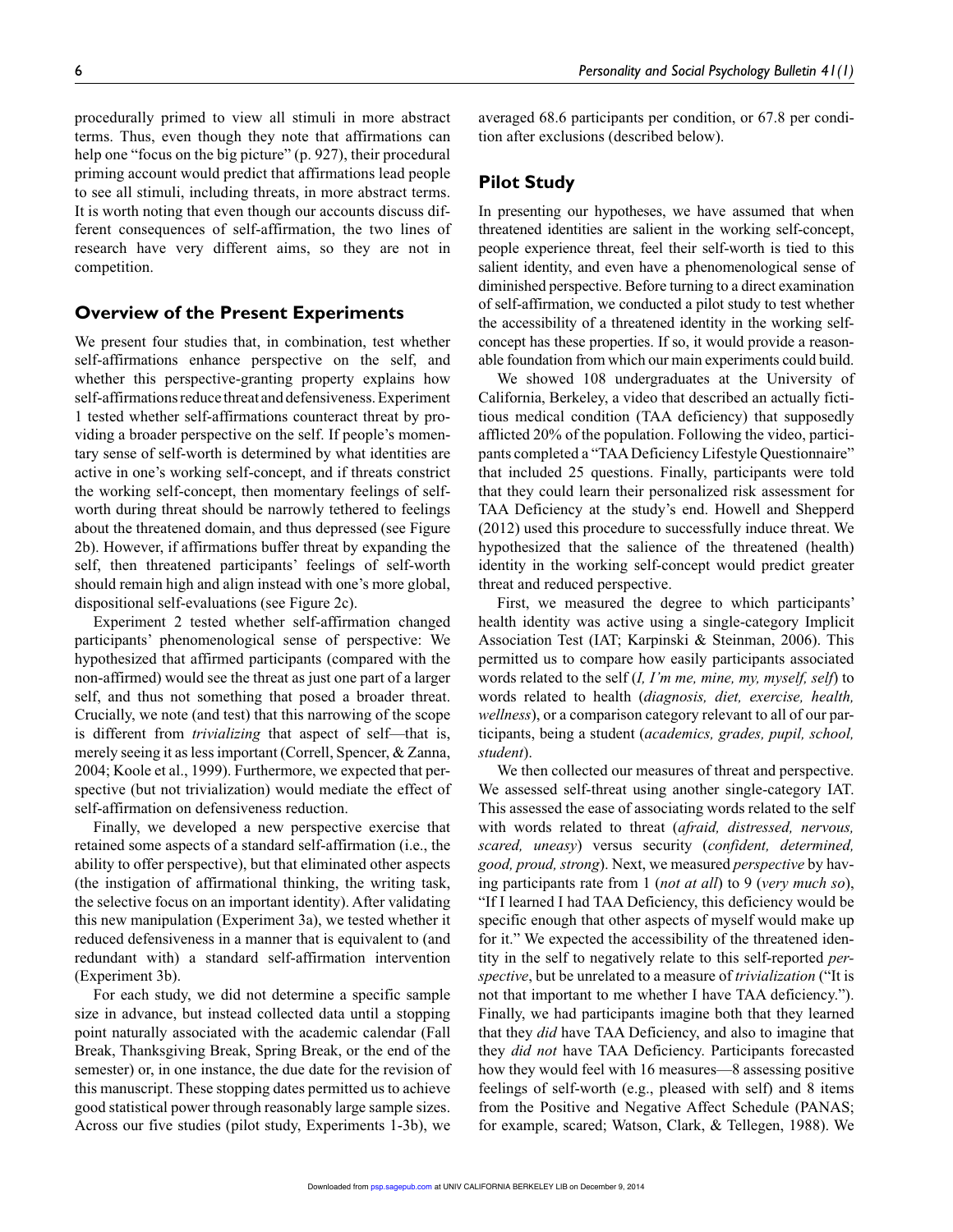reverse-scored negative items, so that higher scores would reflect a greater sense that one would feel positively in response to the news. We then subtracted anticipated feelings of learning one did have the disease from anticipated feelings if one learned one did not have the disease. This difference reflects *anticipated perspective*, an estimate that one's feelings of self-worth will be narrowly contingent on the presence or absence of the threat.

Consistent with our predictions, the more participants' health identity loomed large in the working self-concept, they showed greater self-threat,  $r(106) = .31$ ,  $p = .001$ , reported less perspective,  $r(106) = -.19$ ,  $p = .05$ —but no more trivialization,  $r(106) = -.07$ , *ns*—and had diminished anticipated perspective,  $r(106) = -.19$ ,  $p = .05$ . As our account would predict, when threats loom large in the self, they are related to threat, diminished perspective, and (anticipated) feelings of self-worth that are more contingent on that salient identity. These findings are also helpful in validating that our measures of perspective (which, in adapted form, are used in Experiments 1 and 2) relate to the degree to which threats loom large in the working self-concept.

## **Experiment 1**

Affirmations are said to restore a sense of worth to the self (Steele, 1988). Sherman and Hartson (2011) noted that affirmations provide a psychological buffer for individuals to accept threatening information without sacrificing self-perceptions as globally competent and worthy individuals. By our account, threats narrow one's perspective, such that the threat and the threatened domain loom large and determine one's depressed sense of self-worth. Affirmations restore a broader perspective on the self, blunting the impact of a narrow threat, thereby permitting the self to draw on its broader dispositional resources to determine elevated self-worth.

To test these assertions, we threatened participants by having them fail on an intellectual task. We then assessed their situational feelings of self-worth. We expected that nonaffirmed participants would have depressed feelings of selfworth largely driven by their sense of competence in the threatened domain (i.e., narrow perspective). We predicted that the affirmed would instead have elevated feelings of self-worth decoupled from the threat and instead aligned with their broader dispositional self-evaluations *(i.e., broad*ened perspective). This would be evidence that (a) a threatened identity dominates the working self-concept thereby providing a narrow perspective on the self with an accompanying depressed sense of worth, $1$  but (b) this threat can be prevented by a self-affirmation that restores a broader perspective on the self.

## *Method*

*Participants and design.* Eighty-two students at Cornell University were randomly assigned to an affirmation or control condition. Seven participants (3 control, 4 affirmation) were excluded from all analyses because during debriefing they indicated that they believed the test to be "rigged" or "intended to make them feel bad about themselves."

*Procedure.* When signing up for the study (at least 24 hr before the lab component), participants completed a measure of dispositional self-esteem, modified from Rosenberg (1965). This served as a *broad self-assessment*.

Once participants arrived at the lab, those assigned to the affirmation condition completed a values-based affirmation. Participants ranked eight values or skills (e.g., adventure in life, financial success). $^2$  Participants then took 3 min to write about why their most valued domain was meaningful in their own life.<sup>3</sup> We positioned the self-affirmation manipulation prior to the test so that it would not serve as a distraction in between the threat and the final measures, a worry sometimes expressed when self-affirmations are positioned later (Steele, 1988).

Next, all participants were told that they would complete a test that measured "integrative orientation ability," supposedly a test of "creative thinking skills that are particularly diagnostic of success in professional careers." The test was a modification of the Remote Associates Test (Mednick, 1962) used in previous research to induce threat (Critcher, Dunning, & Armor, 2010). Participants received 15 word triads. For each triad, participants had to generate a fourth word that connected to each of the provided words. For example, one triad read "STALK–TRAINER–KING."4

After the remote associates test, participants completed 14 items measuring their feelings of self-worth, asking them "how well each statement characterizes how you feel about yourself right now." A principal components analysis with varimax rotation found that items loaded on two orthogonal factors. As listed in Appendix A, 8 items loaded on the *positive feelings of self-worth* factor, while 6 items loaded on the *negative feelings of self-worth* factor. We standardized and averaged the items, reverse scoring where necessary, to create a positive feelings ( $\alpha$  = .92) and negative feelings composite ( $\alpha$  = .91).

To assess participants' views of their own abilities specific to the tested domain, participants indicated their agreement that "I feel I am pretty good at tests like the one I took today," on a scale from 1 (*not at all*) to 9 (*extremely*). This served as a *narrow self-assessment*.

#### *Results*

Confirming that the remote associates test was very difficult, participants correctly answered only 2.6 out of 15 (*SD* = 2.01) questions, on average. Performance did not differ between conditions,  $t(73) = 1.46$ ,  $p > .14$ ,  $d = .34$ , 95% confidence interval  $(CI) = [-0.25, 1.61]$ . However, affirmed participants had higher positive feelings of self-worth (*M* = 0.16,  $SD = 0.74$  compared with those in the control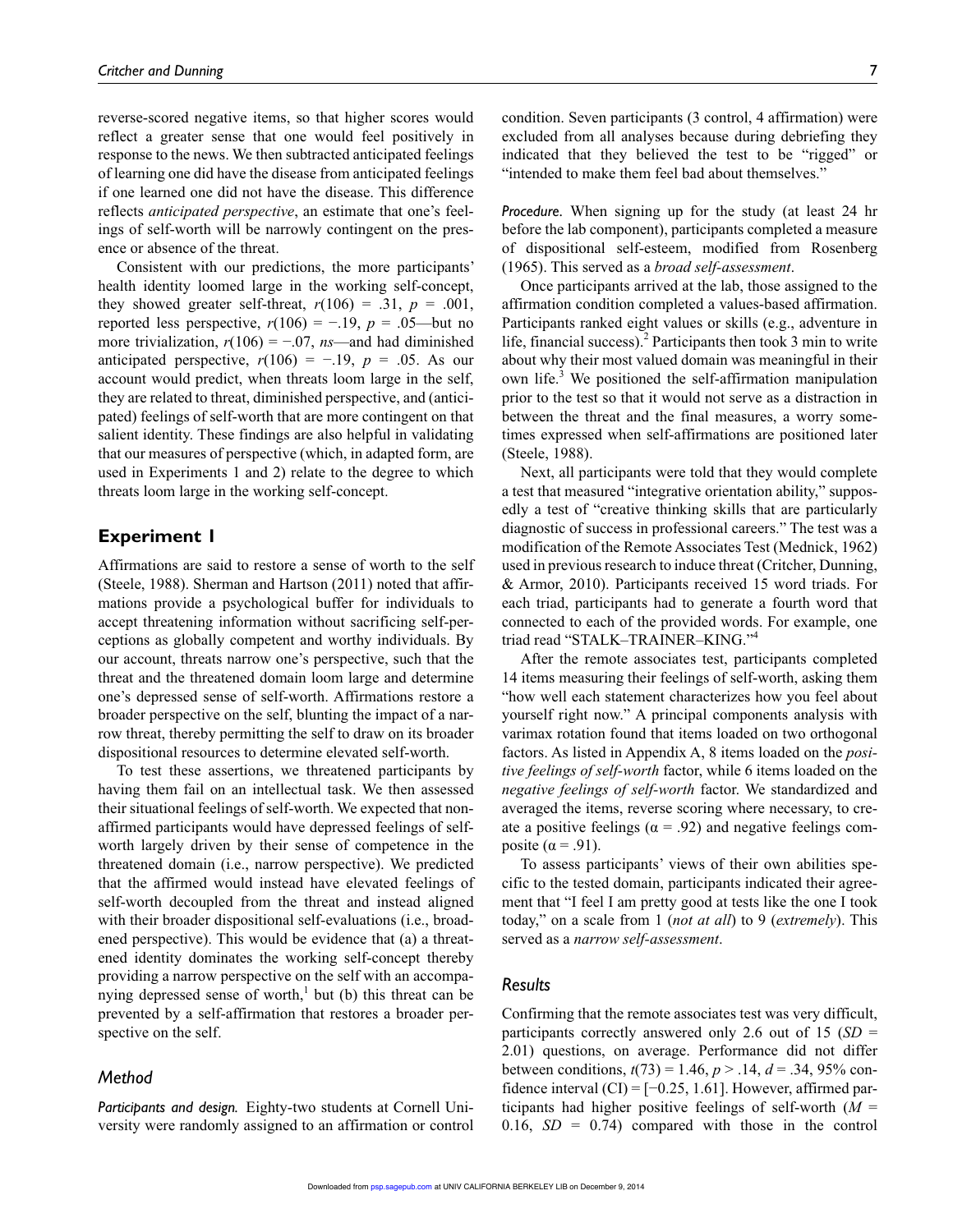

Figure 3. Positive feelings of self-worth, by condition, dispositional self-esteem, and self-perceived ability in the threatened domain (Experiment 1).

*Note*. Plotted values are the predicted values for a participant in the specified condition who is ± 1 *SD* in dispositional self-esteem (broad source of selfassessment) or self-perceived ability in the threatened domain (narrow source of self-assessment).

condition ( $M = -0.21$ ,  $SD = 0.86$ ),  $t(73) = 1.95$ ,  $p = .05$ ,  $d =$ .46, 95% CI = [−0.01, 0.73]. The groups did not differ in their negative feelings of self-worth, *t* < 1.

By our account, these differences in positive feelings of self-worth should be traceable to the differential influence of narrow versus broad sources of self-assessment in the affirmation versus control condition. First, we conducted simple slopes analyses to determine the predictive power of broad and narrow self-assessment on positive feelings of self-worth in affirmation versus control participants (Figure 3). Second, we performed a single statistical test that most directly assesses our perspective hypothesis—that is, that the relative predictive power of broad versus narrow self-assessment differs by affirmation condition.

Participants' broad and narrow self-assessments were uncorrelated,  $r = -10$ , addressing any concern that the beta weights reported below were distorted by a multicollinearity problem. In the control condition, momentary positive feelings of self-worth were related to the narrow self-assessment in the threatened domain,  $β = .59$ ,  $t(64) = 3.07$ ,  $p = .003$ , 95% CI = [0.21, 0.98], but not to dispositional self-esteem,  $\beta$  = .17, *t* < 1. This reflects low perspective, in that one's sense of worth was dominated by the focal, but narrow threat. In contrast, affirmed participants' positive feelings of self-worth were not associated with their specific assessment of ability in the threatened domain,  $β = .08, t < 1$ , but were tied to broader dispositional self-esteem, β = .42, *t*(64) = 3.22, *p* = .002, 95% CI =  $[0.16, 0.68]$ . This reflects a broad perspective on the self, in that momentary feelings of self-worth were dissociated from the narrow threat and instead aligned with a broader dispositional self-evaluation.

Although this pattern is consistent with our hypotheses, we wanted to provide a single omnibus test of our predictions. Essentially, we wanted to test whether the relative contribution of the two predictors of self-worth in the

control condition (narrow vs. broad: .59 vs. .17) differed from that in the self-affirmation condition (narrow vs. broad: .08 vs. 42). Readers can think of this as a proposed  $2 \times 2$ interaction, but focusing on beta weights rather than mean responses. We regressed positive feelings of self-worth on affirmation condition ( $-1$  = control,  $+1$  = affirmation), narrow self-assessment (standardized), broad self-assessment (standardized), and a modified slate of the 3 two-way and 1 three-way interaction terms. That is, in place of the Affirmation  $\times$  Narrow and Affirmation  $\times$  Broad terms, we substituted in one predictor that was the sum of these two expressions, and one predictor that was the difference between these two terms. The difference score provides the crucial test of whether the relative predictive power of the narrow and broad self-assessments differ across conditions.<sup>5</sup> Confirming our central hypothesis that the degree of perspective differed by condition, the difference score was the only new term to reach significance,  $\beta$  = .29,  $t(64)$  = 2.42,  $p = .02,95\% \text{ CI} = [0.05, 0.52].$ <sup>6</sup>

## *Discussion*

In short, these data suggest that under threat, people have low perspective, with their sense of self-worth tethered to depressed feelings linked to the threatened domain. In other words, threats without affirmations have a large impact on people's sense of self-worth. Self-affirmations broadened perspective, pushing people's sense of self-worth to instead align with their broader self-views (i.e., dispositional self-esteem). This suggests that self-affirmations restore self-worth by "undoing" an otherwise constricted perspective under threat.

In our study, participants received honest feedback. This meant that there was variability in the actual number of items participants knew they answered correctly. Note that if some of the variability in participants' specific self-assessments comes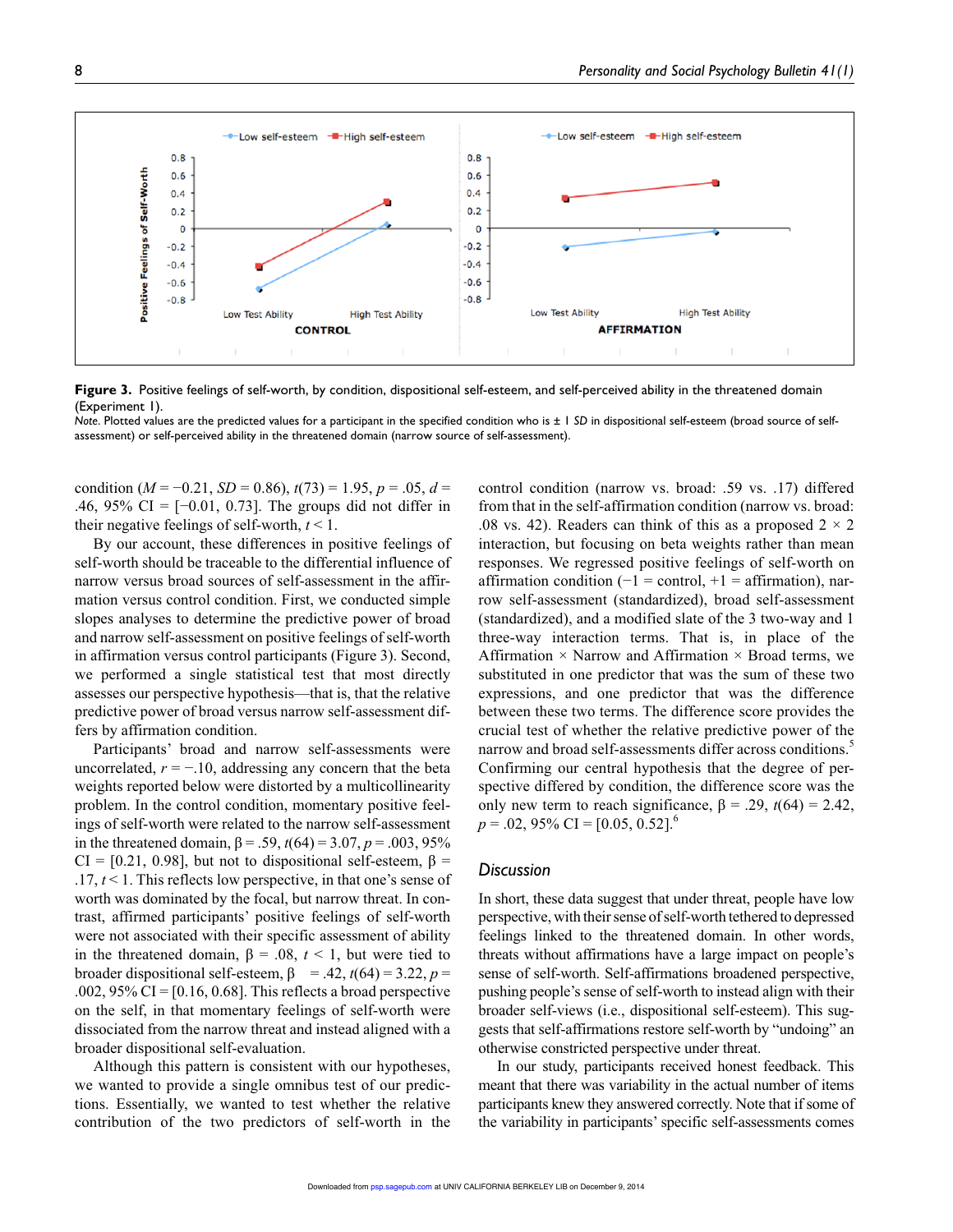from the variation in their test performance (and as expected, they are correlated,  $r = .35$ ,  $p = .001$ ), then this is a source of *meaningful* variation that should not be controlled for. Nonetheless, all analyses and patterns of significance remain unchanged if test performance is included as a covariate.

Finally, we wish to stress the value of examining affirmations' effects on feelings of self-worth directly, as opposed to a downstream consequence of threat (defensiveness). This eliminates the concern that our investigation may teach us more about why threats have the ultimate effects they do, not why affirmations reduce threat. Nonetheless, to connect our research to examinations of how affirmations reduce defensiveness, our remaining experiments examined defensiveness directly.

## **Experiment 2**

In Experiment 2, some participants self-affirmed before receiving false personality feedback in the form of 36 statements, 24 of which were negative. Participants were able to self-pace the administration of the feedback. As a measure of defensiveness, we measured how long participants exposed themselves to the negative feedback. Sedikides and Green (2000) showed that when processing this feedback with reference to the self (vs. a stranger), people devoted less time and processing resources to considering the negative behaviors. The authors inferred this indirectly, by showing that a memory advantage for the positive over negative feedback was eliminated when the feedback was displayed for limited time (2 s each) versus ample time (8 s each). Based on this research, we predicted that defensive participants would spend less time looking at the unfavorable feedback.

After seeing the feedback, participants made two judgments (modeled after those in the pilot study) that assessed whether they viewed the threat with perspective, and whether they trivialized it. We predicted that (a) selfaffirmed participants would display less defensiveness by considering the negative feedback for longer than would control participants, (b) self-affirmed participants would have greater perspective on the feedback by considering it to be more narrow (but not trivialize it more), and (c) perspective (but not trivialization) would mediate the effect of affirmation on reduced defensiveness.

#### *Method*

*Participants and design.* Ninety-five Cornell University undergraduates were randomly assigned to an affirmation or control condition. We excluded 1 participant who indicated suspicion during debriefing that his personality feedback was actually false.

*Procedure.* Participants in the affirmation condition began by completing the values-based affirmation task used in Experiment 1. Control participants instead completed filler questionnaires, used in prior self-affirmation research (Critcher et al., 2010) that asked them to rate how appealing different jelly bean flavors and candle scents seemed. Next, participants were reminded that they had completed a number of personality scales when they signed up for the study (e.g., the Ten-Item Personality Inventory [TIPI]; Gosling, Rentfrow, & Swann, 2003). Participants were told they had completed the Durham Inventory for Behavioral Expectancies or "DIBE," which was able to provide feedback in a unique form. Supposedly, the inventory could predict how the participants—compared with their peers—were likely to behave, or how others were especially likely to behave toward the participants. At that point, the experimenter logged into a computer program using the participant's ID number, which appeared to link to participants' responses on the DIBE.

Participants were told that the behavioral expectancies would appear one at a time on the computer screen. To see the next one, they could press the space bar. In actuality, all participants saw the same 36 behaviors (from Sedikides & Green, 2000). Twenty-four represented negative feedback (e.g., "An employer would not rely on you to have an important task completed by the deadline."). The expected behaviors—24 negative, 12 positive—appeared in a random order. Based on the empirical precedent of Sedikides and Green (2000), we reasoned that defensiveness would be reflected by participants' devoting minimal looking time to negative feedback. We included the 12 positive behaviors as well to (a) make the feedback seem more realistic and (b) allow us to control for looking time.

After all feedback had been viewed, participants answered two final questions that had been modified from the items used in our pilot study (given the differences in what was being judged). One item assessed perspective: "If one received negative feedback on the DIBE, are these behaviors specific enough that other aspects of a person could overcome these limitations?" The other item assessed trivialization: "How important are the domains covered by the DIBE?" (reverse-scored). Each was responded to on a scale from 1 (*not at all*) to 9 (*completely*). We worried that completing the perspective item might itself lead people to adopt a broader perspective on the self. For this reason, we measured perspective *after* our unobtrusive measure of defensiveness.

## *Results and Discussion*

For each participant, we calculated the average number of milliseconds spent looking at each of the 24 negative statements. To control for individual differences in reading or general looking time at feedback, we also calculated the average time spent looking at the non-threatening, positive statements. We submitted the negative looking times to an ANCOVA, with the average time looking at the positive statements as a covariate. A significant (positive) influence of the covariate suggested there were predictable individual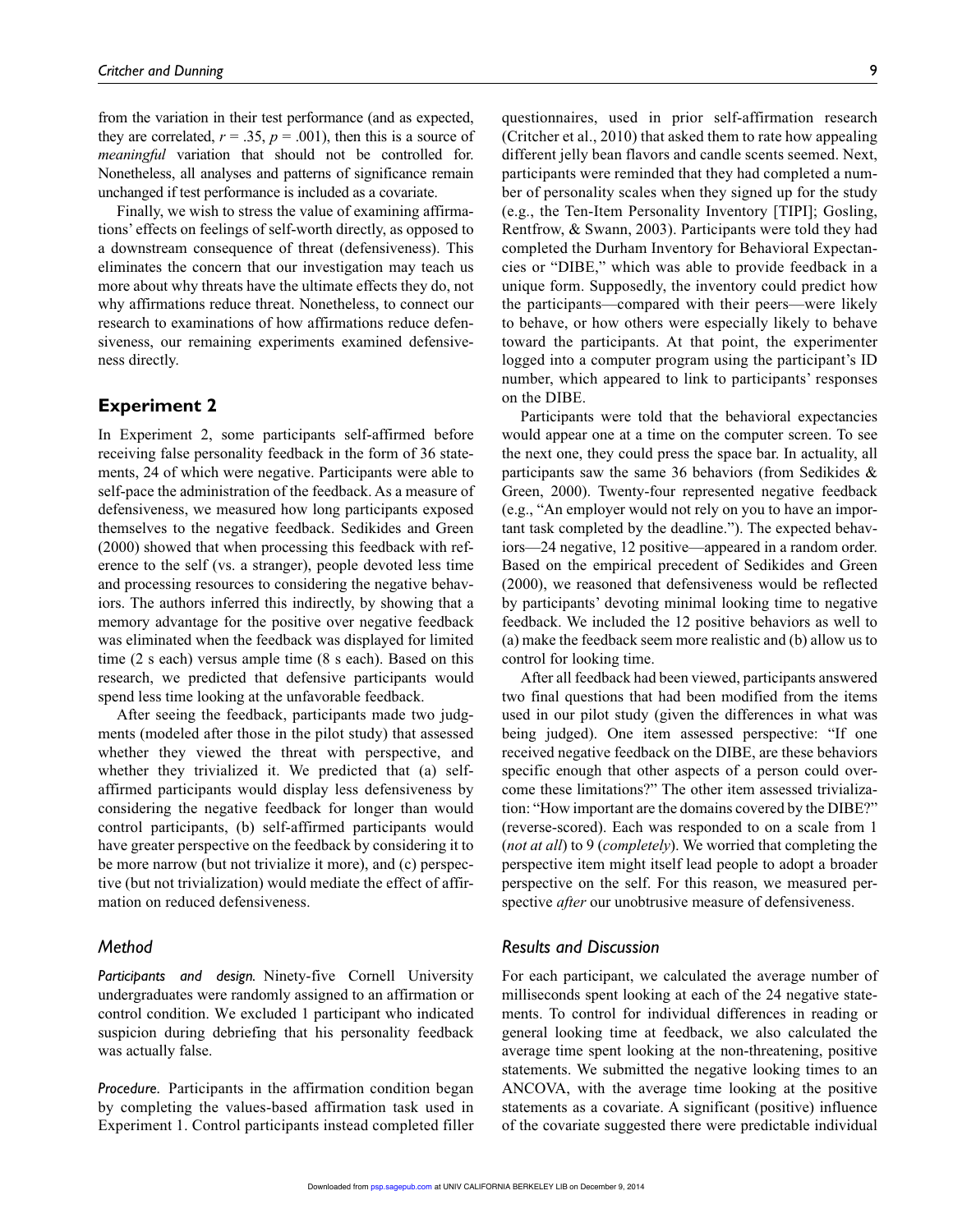the impact of self-affirmation on reduced defensiveness. In contrast, there was no evidence of a significant indirect effect through trivialization, [−.1035, .0556].

## **Experiments 3a and 3b**

Our final pair of studies used an experimental approach to test whether perspective is responsible for the influence of self-affirmation on defensiveness. A standard values-based affirmation offers perspective on a threat, but it also does more. First, it prompts people to spend time writing about a valuable identity. Second, it selectively focuses people on a highly valued, positive domain at the expense of the threatened or less important domains. Third, it encourages people to engage with positive self-aspects by searching for meaning in those identities and analyzing why they contribute to one's worth as a person.

Is it specifically perspective, or is it instead one or more of these additional components of a values-based affirmation (perhaps only when combined with perspective) that are responsible for self-affirmations' effects? In our final experiments, we design a new manipulation that offers the same perspective as a standard self-affirmation but removes or substantially reduces the other three dimensions. We then test whether the influence of a standard self-affirmation is redundant with our new perspective exercise.

For this perspective exercise, participants drew in multiple identities—the threatened one, their most important identity (the sole focus of a typical self-affirmation manipulation), and their least important identity (the sole focus of a standard control exercise)—in a visual representation of their working self-concept. This task involves no written analysis, nor does it selectively focus people on their most important identity. But this task does offer perspective on the threat. It, quite literally, prompts participants to expand the working selfconcept by recognizing additional identities in the self.

Experiment 3a not only has the potential to confirm that affirmational thinking and perspective are empirically distinguishable but also the study tests whether our perspective exercise has the intended effect—selectively disengaging affirmational processes without influencing perspective. Experiment 3b then tests whether the perspective exercise reduces defensiveness in a manner redundant with a standard self-affirmation. In other words, if a standard self-affirmation reduces defensiveness because it offers perspective on a threat—the element that the perspective exercise retains then completing one or both of these exercises should have a similar defensiveness-reducing effect compared with completing neither. If a standard self-affirmation exercise reduces defensiveness instead because it prompts people to search for meaning in valued self-aspects and analyze why they contribute to a sense of self-worth (the affirmational thinking that the standard values-based affirmation engages), then the self-affirmation should have a unique (or at least superior) effect in reducing defensiveness.



Perspective

 $.21*$ 

Trivialization

 $25*$ 

.06

Defensiveness

 $(-.21*$ 

 $(.16)$ 

 $*_{p}$  < .05.

differences in how long participants spent looking at each statement,  $F(1, 91) = 139.36$ ,  $p < .001$ ,  $\eta_p^2 = .60$ . But, as expected, affirmed participants showed less defensiveness, spending more time looking at their negative feedback (*M* = 3.62s,  $SE = .08s$ ) than did those in the control condition ( $M =$ 3.38s, *SE* = .08s),  $F(1, 91) = 4.40$ ,  $p = .04$ ,  $\eta_p^2 = .05$ , 95%  $CI = [0.06s, 0.55s]$ .

A 2 (affirmation)  $\times$  2 (item: perspective or trivialization) mixed-model ANOVA revealed the predicted interaction,  $F(1, 93) = 6.14$ ,  $p = .02$ ,  $\eta_p^2 = .06$ . Pairwise comparisons showed that affirmed participants had greater perspective on the threat  $(M = 6.74)$  than did those in the control condition (*M* = 5.94), *t*(93) = 2.28, *p* = .03, *d* = .47, 95% CI = [0.10, 1.51]. Affirmed participants were not more likely to trivialize the threat  $(M = 3.91)$  compared with those in the control condition ( $M = 4.33$ ),  $t(94) = -1.45$ ,  $p > .15$ ,  $d = -.30$ , 95% CI = [−0.99, 0.16]. Similar to Simon et al.'s (1995) findings, those who showed greater perspective on the DIBE were not more likely to trivialize it. In fact, greater perspective was correlated with less trivialization,  $r(93) = -.20$ ,  $p = .05$ . Those who displayed more perspective displayed less defensiveness,  $pr(92) = -.22$ ,  $p = .04$ . In contrast, trivializing the feedback did not predict reduced defensiveness, *pr*(92) = −.06, *ns*.

To test whether perspective on the threat mediated the effect of affirmations on reduced defensiveness, we regressed the negative feedback looking time measure on the affirmation condition, perspective measure, and positive feedback looking time, simultaneously. Greater perspective continued to predict reduced defensiveness,  $β = .13$ ,  $t(90) = 2.00$ ,  $p =$ .05. The affirmation manipulation no longer did, β = .11,  $t(90) = 1.64$ ,  $p > .10$  (see Figure 4). We used Preacher and Hayes' (2008) bootstrapping method to test whether the indirect effect (the meditational pathway) was indeed significant. The 95% CI of the indirect effect through perspective did not include 0, [.0097, .2690]. Thus, perspective fully mediated

 $.23'$ 

 $-.15$ 

Affirmation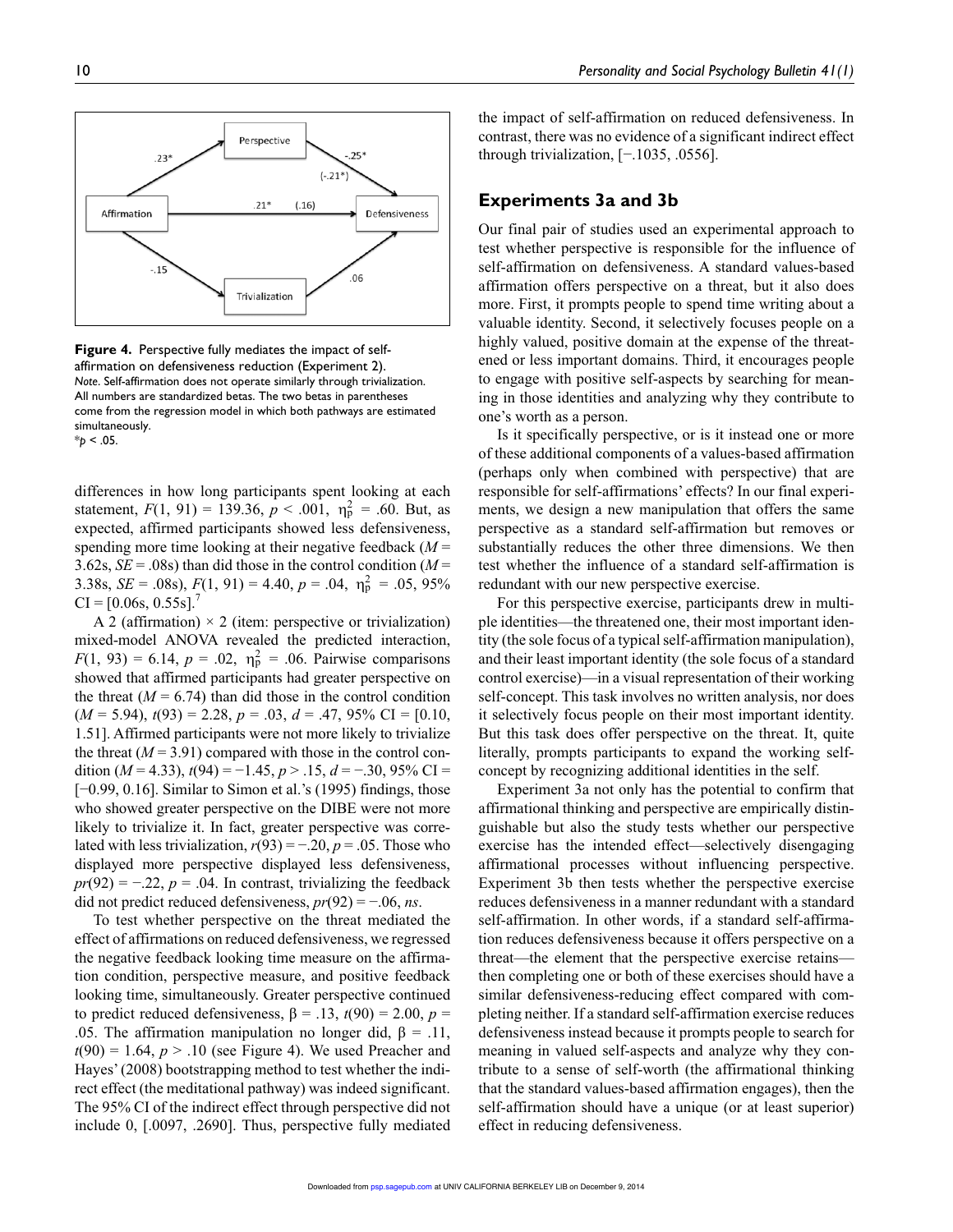## **Experiment 3a**

#### *Method*

*Participants.* Participants were 103 undergraduates at the University of California, Berkeley, who took part in a 2 (exercise: perspective circle or self-affirmation)  $\times$  2 (measure: perspective or affirmation) fully within-subjects design.

*Procedure.* To first focus people on threat (and to mimic how Experiment 3b will open), participants recalled a time in which their performance on a test or assignment in their academic major did not live up to their own "personal academic standards." Next, participants ranked the personal importance of eight non-academic identities (e.g., athletic achievement). At this point, participants completed a self-affirmation (as used in Study 2) or our newly engineered perspective exercise (described below) in a counterbalanced order.

*Perspective exercise*. Participants were presented with an unshaded circle of 6.1 cm radius. One radius was already drawn. Participants were asked to imagine that the circle represented who they were as a person. Given that a person's identity is defined by any number of facets or aspects, we told them that different wedges of the circle corresponded to different aspects of their identity. Participants were then told that they would mark off three separate "wedges" on their self-circle to represent the "size" of three distinct aspects of their identities. We emphasized that the size of each wedge should correspond to its importance to the self and pointed out it was unlikely the three wedges would fill the entire circle.

Participants first considered their academic major. They were to move clockwise from the provided radius and draw a second radius to partition off the part of the self-concept that reflected the importance of their academic identity "that values success in [their] academic major." Next, participants continued clockwise around the perspective circle to partition off their most valued identity and their least valued identity as indicated by their earlier rankings. Participants labeled their wedges "major," "first," and "eighth" (Figure 5).

*Did the exercises prompt perspective and/or affirmational thought?* After completing both exercises, participants completed 14 items, once for each exercise. Seven items asked to what extent the exercise prompted perspective on the threatened identity (e.g., "made me think of one or more aspects of myself [beyond my academic self]"). Seven items assessed whether the exercise prompted people to affirm the self (e.g., "led me to search for a sense of meaning"). Instructions presented before these measures clarified that participants should report on "what the exercise prompted you to think about or do, regardless of whether the instructions explicitly instructed you to or you did so spontaneously." All responses were made on 7-point scales anchored at 1 (*no, not at all*) and 7 (*yes, quite clearly so*). The midpoint 4 was labeled "*somewhat*."



**Figure 5.** The perspective exercise completed with the averagesized identity wedges.

*Note*. Major = academic major; 1st = most valued identity; 8th = least valued identity. The dark space was left empty (Experiment 3).

### *Results*

First, we wanted to know whether our measures of perspective and affirmational thought were indeed distinct. For both the 14 items measuring the experience of the writing exercise (the standard self-affirmation) as well as the 14 items measuring the experience completing the perspective circle, we performed principal components analyses with varimax rotation. In both cases, the expected (identical) two-factor solutions emerged. Items always loaded on the intended factor  $(.58 < \lambda s < .87)$  and less so on the other factor (see Appendix B). We averaged the items, as planned, to compute separate composites for perspective and affirmational processes for both the standard self-affirmation exercise as well as the perspective exercise (.89  $< \alpha$ s  $< .94$ ).

Second, we tested whether the self-affirmation exercise and the perspective circle engaged affirmation and perspective processes to different extents. We submitted the composites to a 2 (exercise: perspective circle or self-affirmation)  $\times$ 2 (measure: perspective or affirmational thought) repeatedmeasures ANOVA, with only the second factor measured within-subjects. The predicted interaction significantly emerged,  $F(1, 102) = 50.96, p < .001, \eta_p^2 = .06$ . As expected, the standard self-affirmation exercise prompted as much perspective  $(M = 4.91, SD = 1.33)$  as did the perspective exercise ( $M = 4.82$ ,  $SD = 1.37$ ),  $t < 1$ ; however, the self-affirmation prompted more affirmation ( $M = 4.98$ ,  $SD = 1.33$ ) than did the perspective exercise ( $M = 3.82$ ,  $SD = 1.33$ ),  $t(102) = 7.96$ , *p* < .001, *d* = .78, 95% CI = [0.87, 1.45]. Analyzed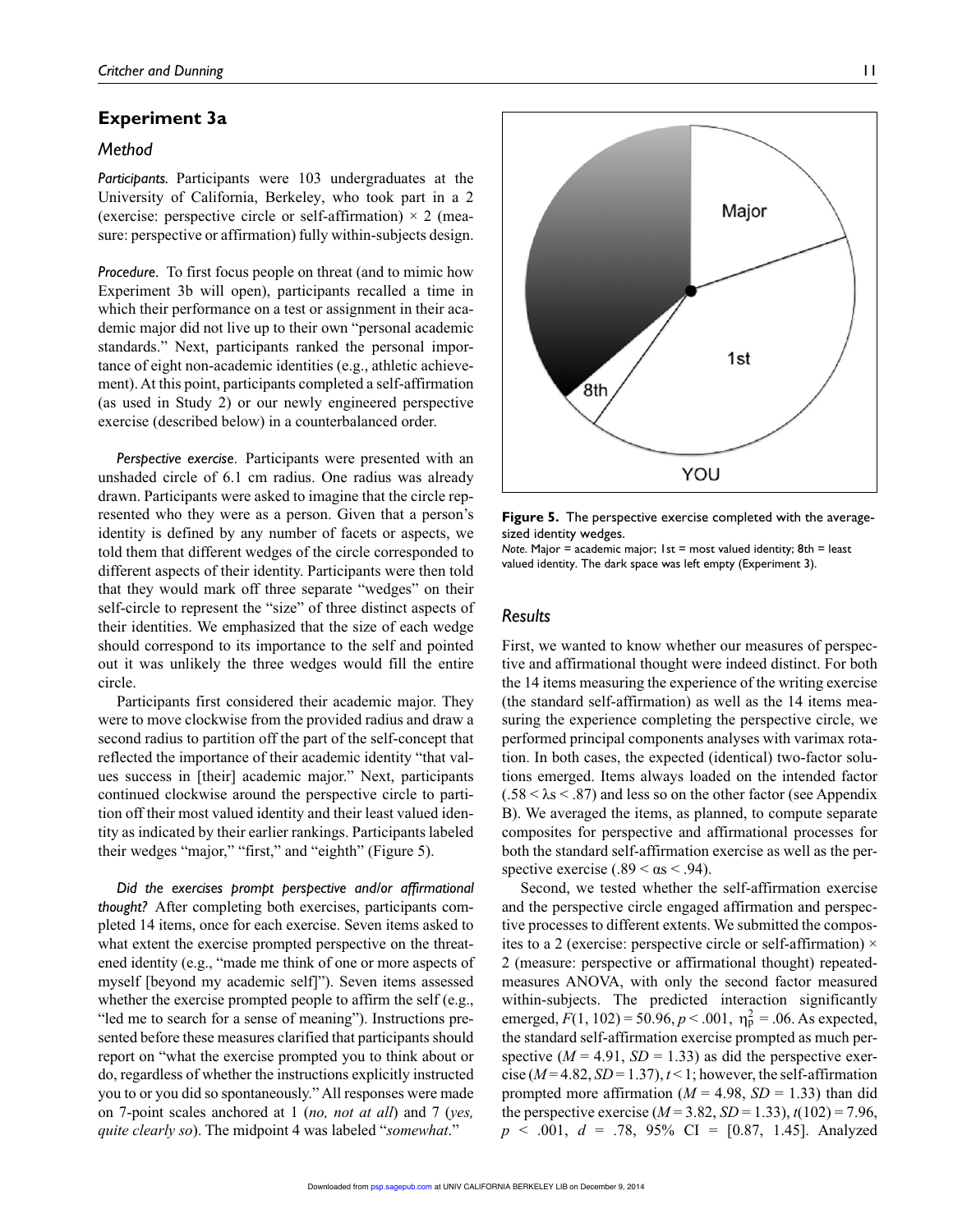differently, whereas the self-affirmation prompted similar reports of affirmation and perspective,  $t < 1$ , the perspective circle encouraged more self-reported perspective than affirmational thought,  $t(102) = 7.88$ ,  $p < .001$ ,  $d = .78$ , 95% CI = [0.75, 1.25].

## **Experiment 3b**

## *Method*

*Participants and design.* Participants were 174 Cornell University undergraduates who were randomly assigned to one of four conditions of a 2 (affirmation)  $\times$  2 (perspective exercise), between-participants design.

*Procedure.* As in Experiment 3a, participants first focused on a threat to their academic self by recalling a time in which their performance on a test or assignment in their academic major did not live up to their own "personal academic standards." At this point, participants completed one of two versions of the self-affirmation exercise. Those in the self-affirmation condition completed the same values affirmation task that was used in Experiments 2 and 3a. Those in the no-affirmation condition also ranked the eight domains, but wrote instead about their least valued domain and why it might be important in someone else's life.

Participants then received the perspective exercise and the defensiveness items in one of the two possible orders. In this way, we could vary whether the perspective exercise could influence defensiveness (i.e., prospectively), but still have everyone complete the measure to use it as a measure of trivialization. That is, we measured the size of each wedge to understand whether self-affirming changed the size or perceived importance of the threatened identity.

*Defensiveness*. We measured whether participants showed a defensive attribution style in explaining away academic failure. Because past research has found that defensiveness is more likely to be blocked in prospect than undone in retrospect (Critcher et al., 2010), we did not want to ask people to explain why they failed at the episode they recalled. Instead, we asked participants to imagine that on their next important assignment in their major, they did not do as well as they would have hoped. We then asked them to indicate the most likely explanation for such a prospective failure. Participants then expressed their agreement with three explanations, all of which were meant to detect a defensive attribution style ( $\alpha$  = .59): "The poor feedback didn't speak to my abilities, but to a set of unfortunate circumstances," "The failure was caused by circumstances associated with my external environment," and "My evaluator was unfair in his or her assessment of my work." The modesty of the reliability was largely attributable to the length of the scale: All items loaded on a single factor,  $\lambda$ s > .67. Responses were made on 9-point scales.



**Figure 6.** The perspective exercise, the self-affirmation, and the two in concert, all reduce defensiveness.

*Note*. Higher defensiveness scores reflect a more self-serving attributional style in explaining future academic failure. Means are the average of the three defensiveness items. (Experiment 3).

### *Results and Discussion*

*Defensiveness.* We predicted that the self-affirmation alone  $(-1)$ , the perspective exercise alone  $(-1)$ , or both interventions in combination (−1) would reduce defensiveness similarly compared with completing neither (+3). This key contrast emerged,  $t(168) = 2.75$ ,  $p = .01$ ,  $d = .42$ , 95% CI = [0.20, 1.23], (Figure 6). The residual variance was non-significant,  $F \leq 1$ . Specific comparisons found that those who received neither manipulation showed greater defensiveness than those who self-affirmed only,  $t(168) = 1.99$ ,  $p = .05$ , *d*  $= .31, 95\% \text{ CI} = [0.00, 1.23]$ ; those who completed the perspective circle only,  $t(168) = 2.28$ ,  $p = .02$ ,  $d = .3595\%$  CI  $=$  [0.10, 1.36]; and those who completed both exercises, *t*(168) = 2.57, *p* = .01, *d* = .40, 95% CI = [0.19, 1.44]. Completing either exercise, or the two in combination, all reduced defensiveness to the same extent, *t*s < 1. It is instructive not only that the perspective exercise was as effective as the self-affirmation in reducing defensiveness but also that the effects were not additive; this supports our contention that the process they operate through is redundant. Combined with the results of Experiment 3a (as well as Experiments 1 and 2), we can most parsimoniously conclude that it is self-affirmation's and the perspective exercise's similarity (perspective) instead of their substantial difference (affirmational thought) that explains their similar and redundant effects.

*Trivialization.* We measured the size of the drawn wedges to determine whether self-affirming changed the size or importance of these identities. By our account, affirmations only fill in additional important identities in the self-concept; they do not lead people to trivialize the importance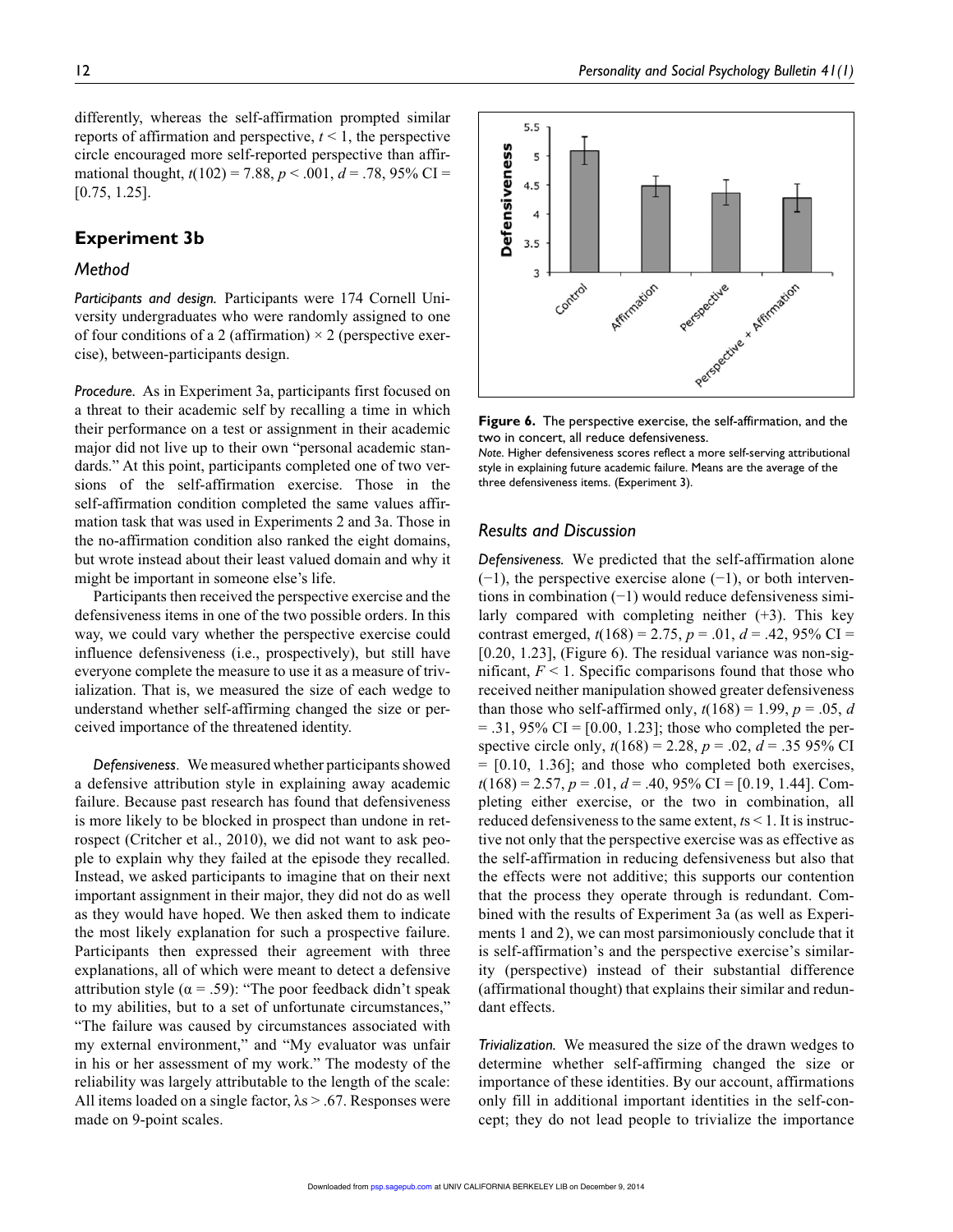(which size was to indicate) of threatened identities. Using a protractor, a coder measured the number of degrees of each of the three wedges for each participant. We submitted a number of measures to 2 (affirmation)  $\times$  2 (perspective exercise: pre- or post-defensiveness measure) ANOVAs: the size of the academic major ( $M = 71.07$ °,  $SD = 45.67$ °), the most valued identity ( $M = 144.61^{\circ}$ ,  $SD = 57.36^{\circ}$ ), and the least valued identity ( $M = 13.74^{\circ}$ ,  $SD = 13.93^{\circ}$ ) wedges. Their sizes did not vary by condition, *F*s < 1.62, *p*s > .20,  $\eta_{\rm p}^2$ s < .01. It appears that completing a standard values-based affirmation or a perspective exercise may reduce defensiveness by "filling in" other aspects of the working self-concept without changing the importance of these identities.

## **General Discussion**

An abundance of research has shown that self-affirmation has a wide range of effects on emotion, cognition, and behavior (Sherman & Cohen, 2006; Steele, 1988), often reducing or eliminating defensive reactions to psychological threat. What is less well understood is why self-affirmation has this wide range of effects. We proposed that threats constrict the working self-concept to focus on threatened self-aspects, whereas self-affirmations expand the working self-concept, thus offering broader perspective on the threat. As a result, the threatened identity looms less evaluatively large, thereby failing to evoke defensive responses. In this way, self-affirmation does not cause one to trivialize the threat or threatened identity; it simply reminds people and their working self-concepts that additional important aspects of the self exist.

Experiment 1 showed that self-affirmations expand a self that has become constricted under threat. Without affirmation, a threatened identity dominated feelings of self-worth. However, a self-affirmation broadened participants' perspective, thereby weakening the evaluative impact of the threat and restoring a positive sense of integrity based on one's broader views of self. Experiment 2 found that the selfaffirmed reported greater perspective on, but not trivialization of, the threat. This enhanced perspective mediated the effect of self-affirmation on reduced defensiveness. Experiments 3a and 3b found that manipulating the size of the working self-concept directly by means of a "perspective exercise"—completing a visual representation of one's working self-concept to include multiple identities prompted perspective (but not affirmational thinking) and, in turn, reduced defensiveness. That is, an exercise that prompted perspective on a threatened identity, but did not encourage writing about a valued identity, focusing solely on a valued identity, or analyzing why a valued identity contributes meaning and worth to one's life, reduced defensiveness in a manner that was similar to (and redundant with) a standard self-affirmation exercise.

## *Relation to Other Work*

The influence of threat on global feelings of self-worth has not been discussed in terms of a constricted self-concept that follows threat, but has been in terms of overgeneralization of the threat itself (Crocker & Park, 2004). For example, Tangney, Wagner, Hill-Barlow, Marschall, and Gramzow (1996) discussed how some negative behavior or failures are taken to reflect a more global self-defect (see also Brown & Dutton, 1995). Our approach, instead, highlights the importance of the working self-concept and suggests that threats do not necessarily expand to contaminate one's view of the entire self. Instead, the self "expands" after self-affirmation to make a threat seem narrow.

We think these are not merely two ways of describing the same effect. If threat were indeed overgeneralized, it would not be clear why providing a broad perspective on the self via self-affirmation would be effective in restoring feelings of self-worth. Instead, self-affirmation would only call to mind more identities into which the threat had bled. The language of overgeneralization implicitly holds the size of the self fixed while considering how threats can grow larger or smaller. We instead note that under threat, the size of the working self may constrict, an effect that can be undone by self-affirmation. Thus, although both low self-esteem individuals (Kernis, Brockner, & Frankel, 1989) and depressives (Beck, 1967; Carver, Ganellen, & Behar-Mitrani, 1985) have been said to overgeneralize from failure experiences, future research may wish to test whether such individual differences reflect overgeneralization or instead a difficulty regaining perspective on the broader self.

More generally, our approach suggests that the best way to deal with threat is not necessarily to engage in extensive consideration of or rumination about a threat. Such obsessions only serve to maintain a narrowly focused working self-concept. This lesson resembles a principle that has emerged from work on rumination and aggression. Ruminating about a threat, compared with distracting oneself, may actually heighten threat-related responses (Bushman, Bonacci, Pedersen, Vasquez, & Miller, 2005). And in fact, Koole et al. (1999) showed that self-affirmations reduced rumination about a failure. By our account, the defocusing responsible for the ending of rumination is itself a demonstration of perspective. That said, the affirmation-asperspective approach also makes it clear why affirmations do not work as mere distractions (Steele, 1988). For when one's attention returns to the self, the working self-concept will still be constricted and threatened unless something (like a self-affirmation) has expanded the self and thus offered perspective on the threat.

One reading of our approach is that affirmations shift situational contingencies of self-worth. Crocker and Wolfe (2001) describe that self-evaluations rise and fall with the successes and failures of some identities (contingent ones)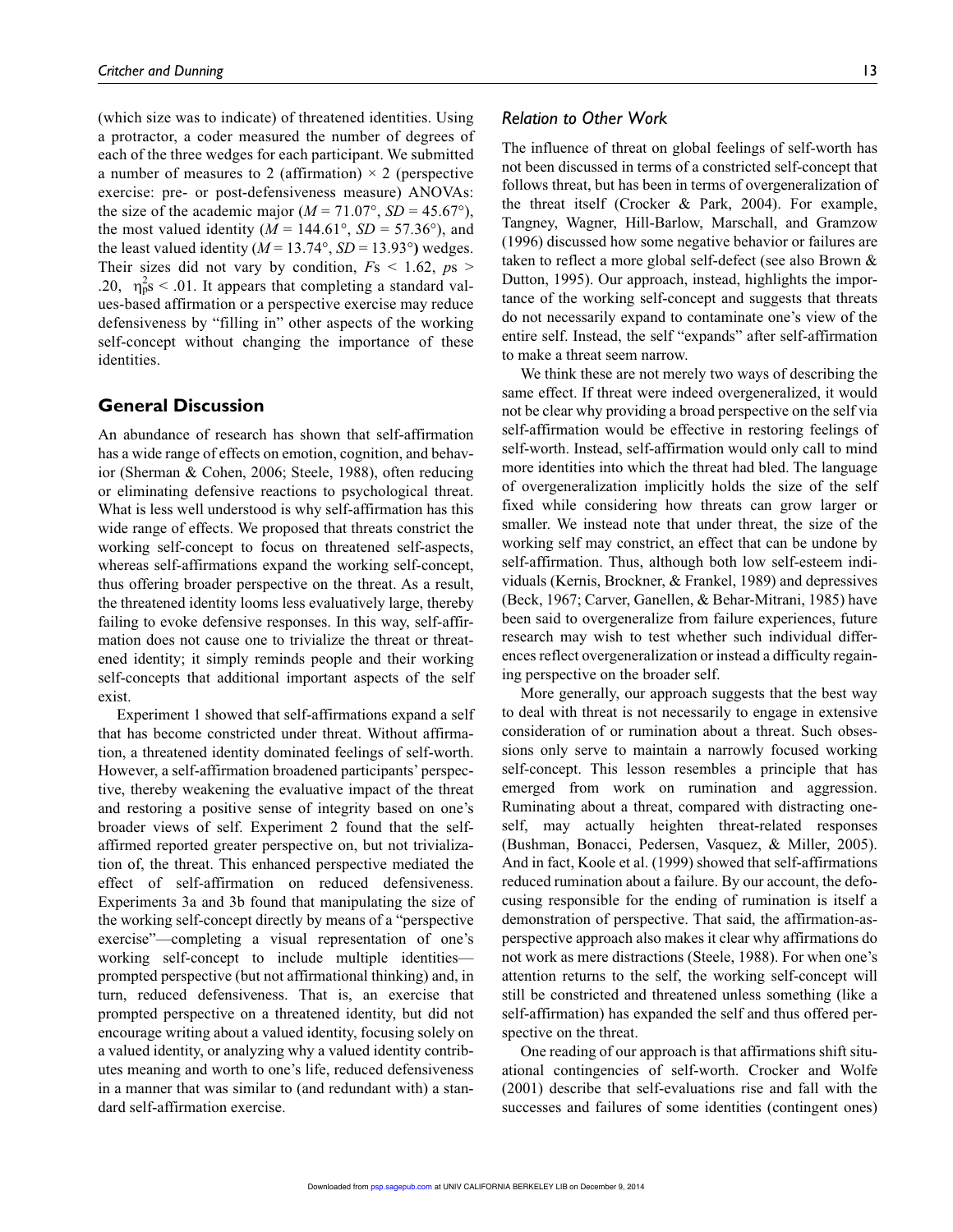but not others. Typically, contingencies of self-worth are thought of as stable associations that are dominant in guiding self-evaluations. In our story, a broad or narrow perspective on the self may change one's situational contingencies of self-worth. Immediately after threat, a threatened identity will loom disproportionately large, and self-worth will be especially contingent on it (see pilot study and Experiment 1). Self-affirmations increase the accessibility of more of the self (Croizet, Desert, Dutrevis, & Leyens, 2001), leading self-worth to be no longer as situationally contingent on any single self-aspect.

## *Ability to Account for Previous Findings*

The current approach also sheds light on why certain affirmations are not effective. By our account, an affirmation must expand the working self-concept to bolster the self, making multiple identities active in a person's working selfconcept. Thus, it should not be a surprise that affirming someone in the same domain in which they are threatened is typically ineffective, and can even produce backfiring defensiveness-enhancing effects (Blanton, Cooper, Skurnik, & Aronson, 1997; Sivanathan, Molden, Galinsky, & Ku, 2008). Such affirmations only reinforce a constricted working selfconcept focused squarely on the threatened domain. Given the parallels in our reasoning to the self-complexity literature, it may be the case that affirming identities that are not only different but also especially distinct or differentiated from the threatened identity may be most effective (Linville, 1985, 1987). This nuanced prediction awaits future research.

Although one must focus on more than the non-threatened identity to achieve perspective on it, does it matter whether one focuses on relatively positive, negative, or neutral identities? Expanding the working self-concept into additional threatened domains does not inject the working self-concept with (to use the language of our perspective measure from Experiment 2) compensating sources of self-evaluation, explaining why such manipulations heighten defensiveness (Cohen et al., 2007). Such self-expansion merely compounds the sources of threat. But does the affirmation as perspective account demand that the affirmed identities be positive? Given people tend to deemphasize self-aspects they feel less positively about (Pelham & Swann, 1989), positive identities should be more effective in providing the most perspectiveoffering self-concept expansion. And as Experiment 3b showed, focusing on an important, sizable identity reduced defensiveness more than focusing on an unimportant one. But Experiment 3b also showed that calling to mind both positive and more neutral or negative self-aspects (the perspective exercise) was as effective in reducing defensiveness as merely focusing on an important, positive self-aspect (the self-affirmation exercise). This suggests that it may be expansion, not the average positivity of self-relevant information that is brought to mind, that is key. In Experiment 3b, we found that participants drew their most important identity

as more than 10 times larger than their least important identity. Thus, future research could test whether having participants focus on 10 relatively unimportant identities reduces threat-inspired defensiveness as effectively as affirming a single important identity. If so, it would show the (relatively inefficient) way that less-positive identities could offer defensiveness-reducing perspective.

Not only does our account help identify boundaries on affirmations' effectiveness, it also helps explain why certain affirmations are surprisingly effective. Our account argues (and Experiment 3b showed directly) that expanding the working self-concept to include compensating, perspective-offering identities is sufficient to reduce defensiveness. There is no reason to expect that such expansion need be done consciously. And indeed, Sherman, Cohen, et al. (2009) found that implicitly priming an identity by way of a sentence-unscrambling task served to alleviate a threat response.

The present approach also helps explain why certain manipulations that do not look like typical self-affirmations appear to reduce defensiveness in the same way. For example, completing a self-esteem scale—thereby prompting a focus on one's broad resources—serves as a self-affirmation for those with high self-esteem (Steele, Spencer, & Lynch, 1993). Furthermore, our approach makes more understandable a mystery noted by Steele et al. (1993)—that high selfesteem people did not spontaneously call on their broader resources in dealing with a threat. By recognizing that threats promote narrow perspective and that disengagement is difficult (Koole et al., 1999; Koster et al., 2004; Rydell et al., 2009), it is understandable that it may take an external intervention (e.g., a self-affirmation, a perspective exercise) to promote defocusing and broader perspective.

The affirmation as perspective account also explains why completing an Allport-Vernon-Lindzey Values scale related to an important identity serves as a self-affirmation (Allport, Vernon, & Lindzey, 1960; Tesser & Cornell, 1991), why completing the same scale as though one did not care about the value still serves as an affirmation, but why completing a scale about an unimportant value does not (Simon et al., 1995). In completing these scales, one endorses statements related to certain values or identities. According to the affirmation as perspective model, defensiveness reduction does not come from value expression itself, but from making accessible a sizable, but otherwise dormant aspect of one's self-concept. Of course, if the value scale does not relate to a valued aspect of one's identity, then no working self-concept expansion is likely, explaining why such value expression did not serve as an effective affirmation.

Note that the logic advanced here to understand the impact of self-affirmation can be understood in the context of how other sources of threats are ultimately downplayed. Miron, Branscombe, and Biernat (2010) showed that Americans are motivated to "raise the standards" for what constitutes racism to downplay the threatening possibility that the United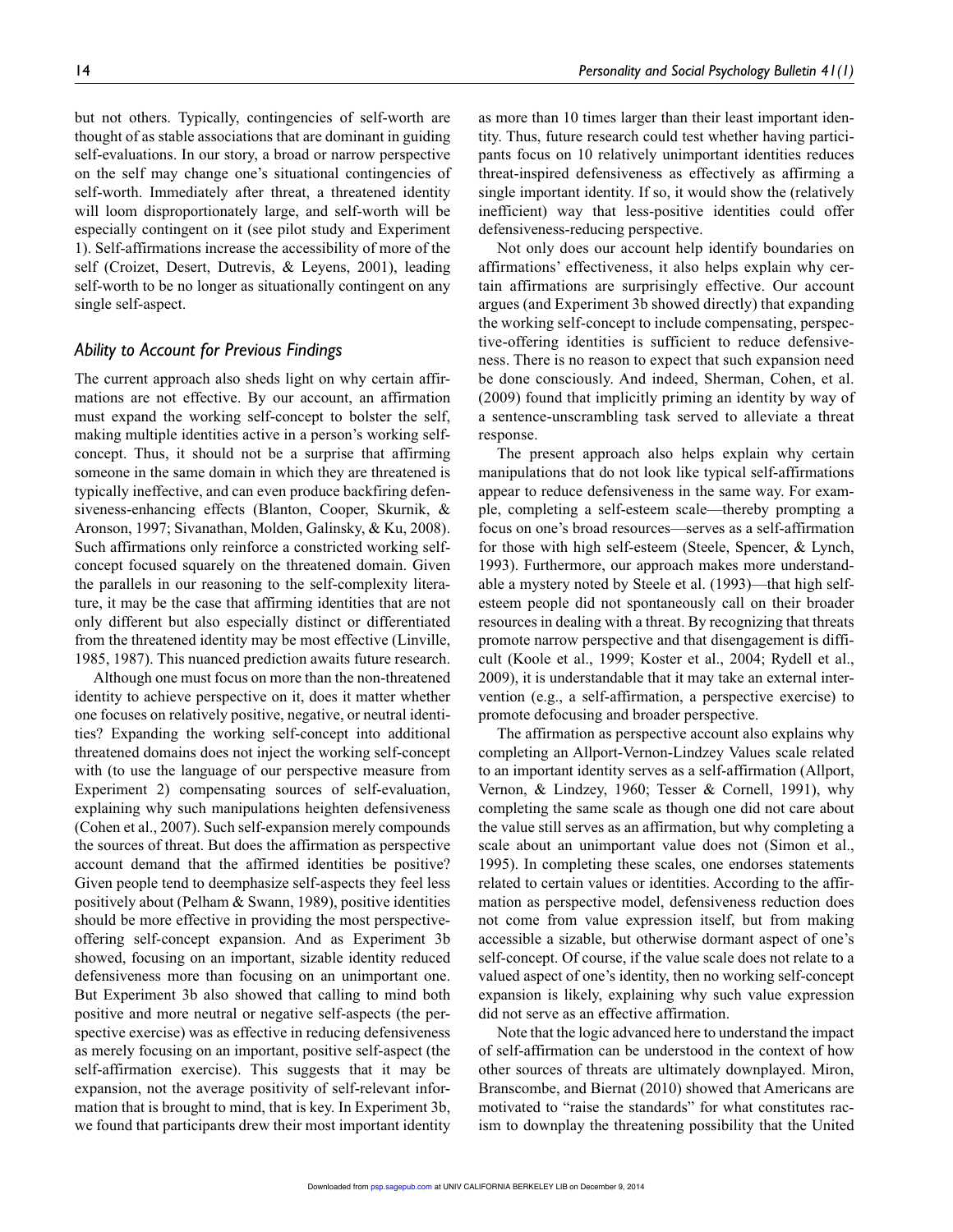States' troubling experience with race implies that it is a racist nation. But after listing three positive things that Americans had done over the course of history and explaining why those three things were particularly characteristic of America, this tendency was reduced. Although the manipulation differs from self-affirmation manipulations in that it does not directly bolster the self, it does provide perspective on one's view of America. It defocuses one from America's racial injustices, allowing a person to acknowledge a pocket of injustice without having to abandon one's overall positive accounting of one's country.

## **Conclusion**

Sherman and Cohen (2006) argued that it is unlikely that any single mediator will account for all effects of self-affirmation on defensiveness. We agree with this view, for mediators can tell as much (if not more) about how threat leads to defensive responding as about how affirmations reduce threat. Furthermore, given the variety of ways in which self-affirmation has been operationalized (McQueen & Klein, 2006), it may be that different affirmation techniques have their effects for somewhat different reasons. Crocker et al. (2008) argued that affirmations may "remind people what they care about beyond themselves," thereby "transcending the self" in a way that induces "love," which may "inspire people to improve" (p. 741). We instead have argued that affirmations may remind people that they care about more than just the threatened identity and that by transcending these narrow concerns they may adopt proper perspective on the self. Both accounts emphasize that affirmations serve to deemphasize the implications of a threat by placing it in a broader context. Future affirmation research should seek to understand how and under what circumstances affirmations can best achieve perspective.

## **Appendix A**

The 14 feelings of self-worth items (Experiment 1) responded to on scales from 1 (*not at all*) to 9 (*extremely*) loaded on two distinct factors that were identified by an exploratory principal components analysis with varimax rotation. The items, and their respective factor loadings, are listed below:

## *Positive Feelings of Self-Worth*

- I currently feel proud. (.80)
- I currently feel confident. (.77)
- Overall, I feel positively toward myself right now. (.75)
- I feel like a successful individual. (.74)
- I currently feel pleased with self. (.73)
- I feel good about myself right now. (.69)
- I feel very much like a person of worth. (66)
- I do not feel very confident in myself right now. (−.63)
- I currently feel uneasy. (.83) I currently feel humiliated. (.82) I current feel ashamed. (.82) I currently feel bothered. (.79) I feel inferior at this moment. (.73)
- I am frustrated or rattled. (.63)

## **Appendix B**

The following items assessed the extent to which people adopted perspective (a recognition that the self is made up of more than just the threatened identity) or engaged in affirmational thinking while completing each exercise in Experiment 3a. Following each item are two-factor loadings, reflecting the degree to which the item loaded on the intended factor when completed to describe one's experience with the perspective exercise or self-affirmation exercise, respectively.

## *Perspective*

- Made me think of one or more aspects of myself (beyond my academic self) (.87, .80)
- Prompted me to identify additional (non-academic) aspects of my identity (.86, .68)
- Thought of aspects of my identity that extend beyond academics (.85, .82)
- Focused on one of more non-academic aspects of my identity (.82, .79)
- Led me to identify one or more non-academic identities  $(.80, .85)$
- Offered perspective on my "academic self/identity" by reminding me of non-academic parts of who I am  $(.78, .67)$
- Led me to appreciate I have multiple parts of who I am (.71, .76)

## *Affirmational Thinking*

Searched for a sense of meeting (.85, .64)

- Emphasized why something has made my life affirming and whole (.81, .64)
- Elaborated on why something has contributed to my worth as a person (.80, .84)
- Constructed a narrative that describes what has made my life meaningful (.79, .83)
- Sought to affirm my worth as a person (.76, .70)
- Mulled over what makes me feel positive (.68, .70)
- Dwelled on why something has been particularly meaningful to me (.59, .78)

#### **Declaration of Conflicting Interests**

The author(s) declared no potential conflicts of interest with respect to the research, authorship, and/or publication of this article.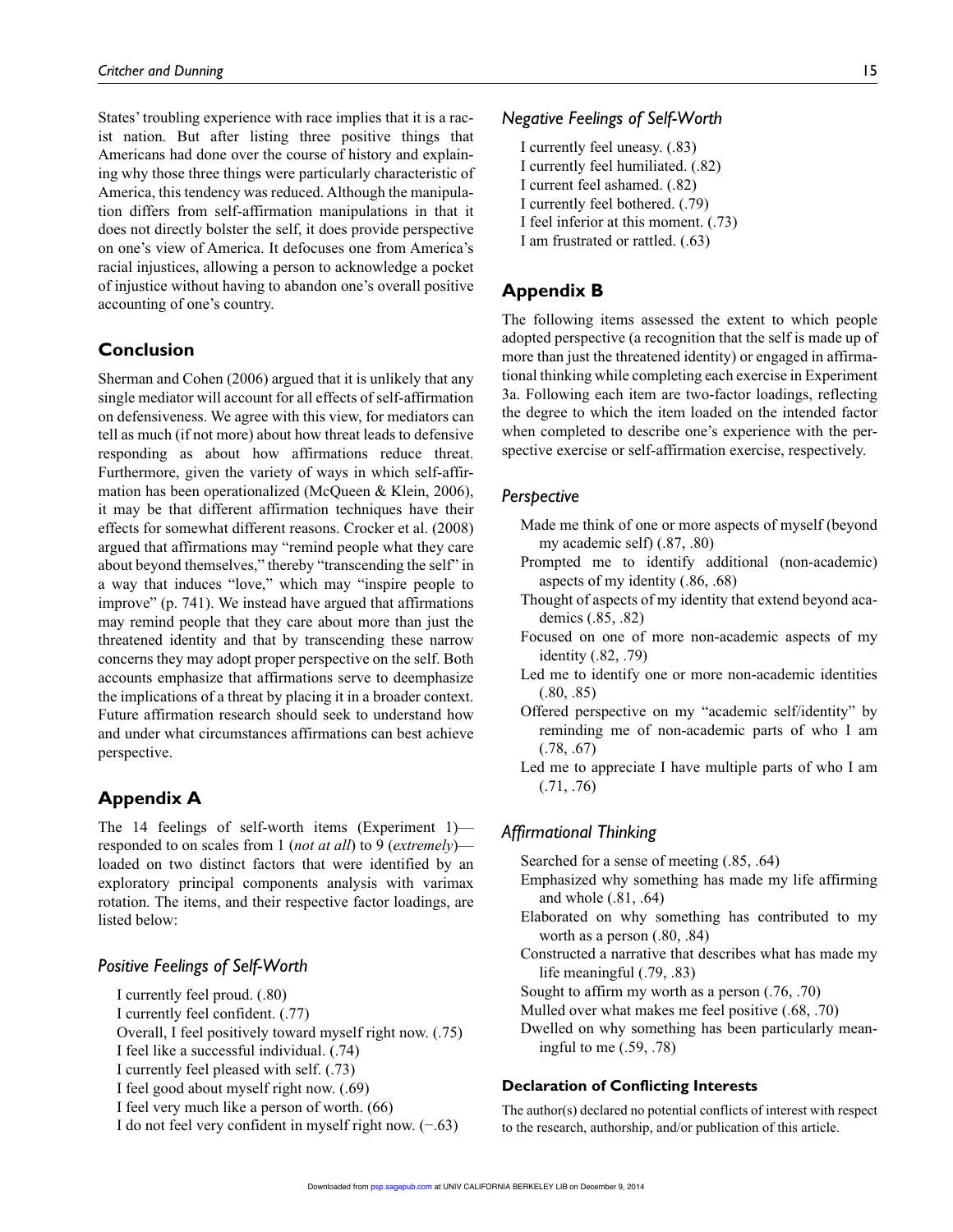#### **Funding**

The author(s) received no financial support for the research, authorship, and/or publication of this article.

#### **Notes**

- 1. In this way, dispositional self-esteem and self-assessment in the threatened domain are not direct measures of the working self-concept, but their differential ability to account for one's situational sense of self-worth provides evidence that one's momentary sense of self is broad or narrow, respectively.
- 2. Because affirming the threatened domain would not expand the self and offer perspective on the threat, and given previous research has found that affirming the self in the threatened domain tends not to be effective in reducing defensiveness (Blanton, Cooper, Skurnik, & Aronson, 1997), participants were not permitted to affirm their academic or intellectual self in this study, or the analogous threatened domains in the subsequent studies.
- 3. Readers may note that not only did our control condition participants not complete an affirmation but they also did not see the list of additional identities. According to our account (and as Experiment 3b more directly tests), it is the expansion of the working self-concept that comes from activating additional identities, not the affirmation exercise itself, that is crucial. Thus, letting participants view a list of additional identities might be akin to an affirmation condition. In fact, Sherman, Cohen, et al. (2009) found this was the case: Priming identities served as a self-affirmation. Sherman et al.'s findings suggest that many self-affirmation effects may in large part be driven by the control condition in which people are exposed to multiple identities, but then are asked to focus on a particularly unimportant identity; this may be focusing people on a threat, given the self tends to devalue those aspects about which it feels less confident, competent, or secure. Because our goal is to understand why self-affirmations are effective, not how the standard control conditions may also contribute to affirmation effects, Experiments 1 and 2 do not use that typical control. At the same time, to assure readers that our effects are not dependent on this methodological decision, we used a more typical control condition in Experiment 3b. By observing consistent effects in our studies, we can be more assured that support for our approach does not depend on one methodological approach.
- 4. Lion.
- 5. Note that these predictors of situational feelings of self-worth dispositional self-esteem and self-assessment in the threatened domain—differ not only in their content but also in two additional ways. First, they were administered at different points in time. We assessed dispositional self-esteem in advance because (a) we wanted to get a baseline measure of self-esteem before one's working self-concept had been constricted by threat, and (b) had we measured self-esteem in the lab before the threat, it could have acted as a self-affirmation manipulation (Steele, Spencer, & Lynch, 1993). Second, the measures differed in number of items: Dispositional self-esteem was assessed with a 10-item scale; self-assessment in the threatened domain, with a single item. Each difference may have improved or degraded the measure's ability to capture a true relationship between the measured predictor and the measured outcome (feelings of selfworth) but would not account for why their relative predictive power differed by affirmation condition.
- 6. Even though there was no main effect of affirmation condition on negative feelings of self-worth, the same evidence of perspective emerged on negative feelings of self-worth as well. Notably, the test for the difference between the betas again showed that affirmed participants had broader perspective,  $t(64) = 2.38$ ,  $p = 0.02$ . Providing support for our affirmation as perspective account, affirmed participants' negative feelings of self-worth were more tethered to their broad self-assessment versus narrow self-assessment ( $\beta$  = -.37 vs.  $\beta$  = -.09); the non-affirmed, to their narrow self-assessment versus broad self-assessment (β =  $-0.48$  vs.  $\beta = -0.05$ .
- 7. Using the positive statement looking time as a covariate presupposes that it is a measure of reading speed or looking time that is not influenced by the affirmation manipulation. That is, if the self-affirmation merely increased interest in all feedback (instead of encouraging people to look more at negative feedback in particular), then the effects on negative looking time may have emerged merely because the covariate was imperfect in controlling for this source of shared variance. Countering this possibility, the affirmation manipulation did not affect reading time on the positive statements,  $t < 1$ . And even when no effort was made to control for individual differences in looking time, there still emerged a (marginally) significant effect of affirmation condition on the negative statements,  $t(92) = 1.83, p = .07.$

#### **Supplemental Material**

The online supplemental material is available at http://pspb.sagepub. com/supplemental.

## **References**

- Allport, G. W., Vernon, P. E., & Lindzey, G. (1960). *Manual for study of values* (3rd ed.). Boston, MA: Houghton Mifflin.
- Beck, A. T. (1967). *Depression: Clinical, experimental, and theoretical aspects*. New York, NY: Harper & Row.
- Blanton, H., Cooper, J., Skurnik, I., & Aronson, J. (1997). When bad things happen to good feedback: Exacerbating the need for self-justification with self-affirmations. *Personality and Social Psychology Bulletin*, *23*, 684-696.
- Brown, J. D., & Dutton, K. A. (1995). The thrill of victory, the complexity of defeat: Self-esteem and people's emotional reactions to success and failure. *Journal of Personality and Social Psychology*, *68*, 712-722.
- Bushman, B. J., Bonacci, A. M., Pedersen, W. C., Vasquez, E. A., & Miller, N. (2005). Chewing on it can chew you up: Effects of rumination on triggered displaced aggression. *Journal of Personality and Social Psychology*, *88*, 969-983.
- Carver, C. S., Ganellen, R. J., & Behar-Mitrani, V. (1985). Depression and cognitive style: Comparisons between measures. *Journal of Personality and Social Psychology*, *49*, 722-728.
- Cohen, G. L., Garcia, J., Apfel, N., & Master, A. (2006). Reducing the racial achievement gap: A social-psychological intervention. *Science*, *313*, 1307-1310.
- Cohen, G. L., Sherman, D. K., Bastardi, A., Hsu, L., McGoey, M., & Ross, L. (2007). Bridging the partisan divide: Self-affirmation reduces ideological closed-mindedness and inflexibility in negotiation. *Journal of Personality and Social Psychology*, *93*, 415-430.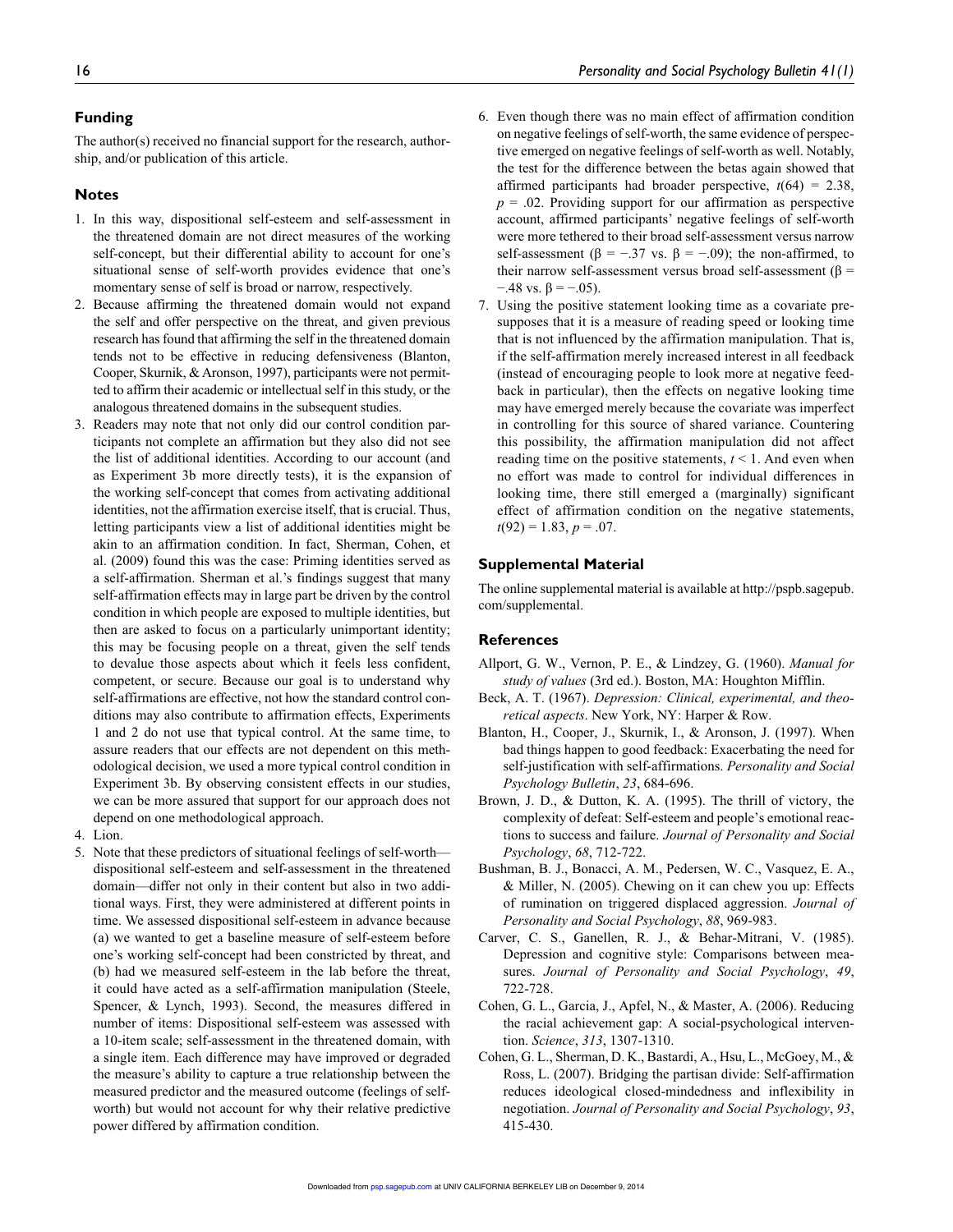- Correll, J., Spencer, S. J., & Zanna, M. P. (2004). An affirmed self and an open mind: Self-affirmation and sensitivity to argument strength. *Journal of Experimental Social Psychology*, *40*, 350-356.
- Critcher, C. R., Dunning, D., & Armor, D. A. (2010). When selfaffirmations reduce defensiveness: Timing is key. *Personality and Social Psychology Bulletin*, *36*, 947-959.
- Crocker, J., Niiya, Y., & Mischkowski, D. (2008). Why does writing about important values reduce defensiveness? Self-affirmation and the role of positive other-directed feelings. *Psychological Science*, *19*, 740-747.
- Crocker, J., & Park, L. E. (2004). The costly pursuit of self-esteem. *Psychological Bulletin*, *130*, 392-414.
- Crocker, J., & Wolfe, C. T. (2001). Contingencies of self-worth. *Psychological Review*, *108*, 593-623.
- Croizet, J., Desert, M., Dutrevis, M., & Leyens, J. (2001). Stereotype threat, social class, gender, and academic under-achievement: When our reputation catches up to us and takes over. *Social Psychology of Education*, *4*, 295-310.
- Dixon, T. M., & Baumeister, R. F. (1991). Escaping the self: Moderating effects of self-complexity. *Personality and Social Psychology Bulletin*, *17*, 363-368.
- Dunning, D., Leuenberger, A., & Sherman, D. A. (1995). A new look at motivated inference: Are self-serving theories of success a product of motivational forces? *Journal of Personality and Social Psychology*, *59*, 58-68.
- Epton, T., & Harris, P. R. (2008). Self-affirmation promotes health behavior change. *Health Psychology*, *27*, 746-752.
- Fein, S., & Spencer, S. J. (1997). Prejudice as self-image maintenance: Affirming the self through derogating others. *Journal of Personality and Social Psychology*, *73*, 31-44.
- Gosling, S. D., Rentfrow, P. J., & Swann, W. B. Jr. (2003). A very brief measure of the Big Five personality domains. *Journal of Research in Personality*, *37*, 504-528.
- Harris, P. R., & Napper, L. (2005). Self-affirmation and the biased processing of threatening health-risk information. *Personality and Social Psychology Bulletin*, *31*, 1250-1263.
- Howell, J. L., & Shepperd, J. A. (2012). Reducing information avoidance through affirmation. *Psychological Science*, *23*, 141-145.
- Karpinski, A., & Steinman, R. B. (2006). The single category implicit association test as a measure of implicit social cognition. *Journal of Personality and Social Psychology*, *91*, 16-32.
- Kernis, M. H., Brockner, J., & Frankel, B. S. (1989). Self-esteem and reactions to failure: The mediating role of overgeneralization. *Journal of Personality and Social Psychology*, *57*, 707-714.
- Koole, S. L., Smeets, K., van Knippenberg, A., & Dijksterhuis, A. (1999). The cessation of rumination through self-affirmation. *Journal of Personality and Social Psychology*, *77*, 111-125.
- Koster, E. H. W., Crombez, G., Verschuere, B., & De Houwer, J. (2004). Selective attention to threat in the dot probe paradigm: Differentiating vigilance and difficulty to disengage. *Behaviour Research and Therapy*, *42*, 1183-1192.
- Kunda, Z. (1990). The case for motivated reasoning. *Psychological Bulletin*, *108*, 480-498.
- Linville, P. W. (1985). Self-complexity and affective extremity: Don't put all of your eggs in one cognitive basket. *Social Cognition*, *3*, 94-120.
- Linville, P. W. (1987). Self-complexity as a cognitive buffer against stress-related illness and depression. *Journal of Personality and Social Psychology*, *52*, 663-676.
- Markus, H., & Wurf, E. (1987). The dynamic self-concept: A social psychological perspective. *Annual Review of Psychology*, *38*, 299-337.
- Martens, A., Johns, M., Greenberg, J., & Schimel, J. (2006). Combating stereotype threat: The effect of self-affirmation on women's intellectual performance. *Journal of Experimental Social Psychology*, *42*, 236-243.
- Mathews, A., Mackintosh, B., & Fulcher, E. P. (1997). Cognitive biases in anxiety and attention to threat. *Trends in Cognitive Sciences*, *9*, 340-345.
- McQueen, A., & Klein, W. M. P. (2006). Experimental manipulations of self-affirmation: A systematic review. *Self and Identity*, *5*, 289-354.
- Mednick, S. A. (1962). The associative basis of the creative process. *Psychological Review*, *69*, 220-232.
- Miron, A. M., Branscombe, N. R., & Biernat, M. (2010). Motivated shifting of justice standards. *Personality and Social Psychology Bulletin*, *36*, 768-779.
- Mogg, K., & Bradley, B. P. (1999). Orienting of attention to threatening facial expressions presented under conditions of restricted awareness. *Cognition & Emotion*, *13*, 713-740.
- Niedenthal, P. M., Setterlund, M., & Wherry, M. B. (1992). Possible self-complexity and affective reactions to goal-relevant evaluation. *Journal of Personality and Social Psychology*, *63*, 5-16.
- Pelham, B. W., & Swann, W. B. Jr. (1989). From self-conceptions to self-worth: On the sources and structure of global self-esteem. *Journal of Personality and Social Psychology*, *57*, 672-680.
- Preacher, K. J., & Hayes, A. F. (2008). Asymptotic and resampling strategies for assessing and comparing indirect effects in multiple mediator models. *Behavior Research Methods*, *40*, 879-891.
- Rosenberg, M. (1965). *Society and the adolescent self-image*. Princeton, NJ: Princeton University Press.
- Rydell, R. J., McConnell, A. R., & Beilock, S. L. (2009). Multiple social identities and stereotype threat: Imbalance, accessibility, and working memory. *Journal of Personality and Social Psychology*, *96*, 949-966.
- Sedikides, C., & Green, J. D. (2000). On the self-protective nature of inconsistency/negativity management: Using the person memory paradigm to examine self-reference memory. *Journal of Personality and Social Psychology*, *79*, 906-922.
- Sherman, D. K., Bunyan, D. P., Creswell, J. D., & Jaremka, L. M. (2009). Psychological vulnerability and stress: The effects of self-affirmation on sympathetic nervous system responses to naturalistic stressors. *Health Psychology*, *28*, 554-562.
- Sherman, D. K., & Cohen, G. L. (2006). The psychology of self-defense: Self-affirmation theory. In M. P. Zanna (Ed.), *Advances in experimental social psychology* (Vol. 38, pp. 183-242). San Diego, CA: Academic Press.
- Sherman, D. K., Cohen, G. L., Nelson, L. D., Nussbaum, A. D., Bunyan, D. P., & Garcia, J. (2009). Affirmed yet unaware: Exploring the role of awareness in the process of self-affirmation. *Journal of Personality and Social Psychology*, *97*, 745-764.
- Sherman, D. K., & Hartson, K. A. (2011). Reconciling self-defense with self-criticism: Self-affirmation theory. In M. D. Alicke &